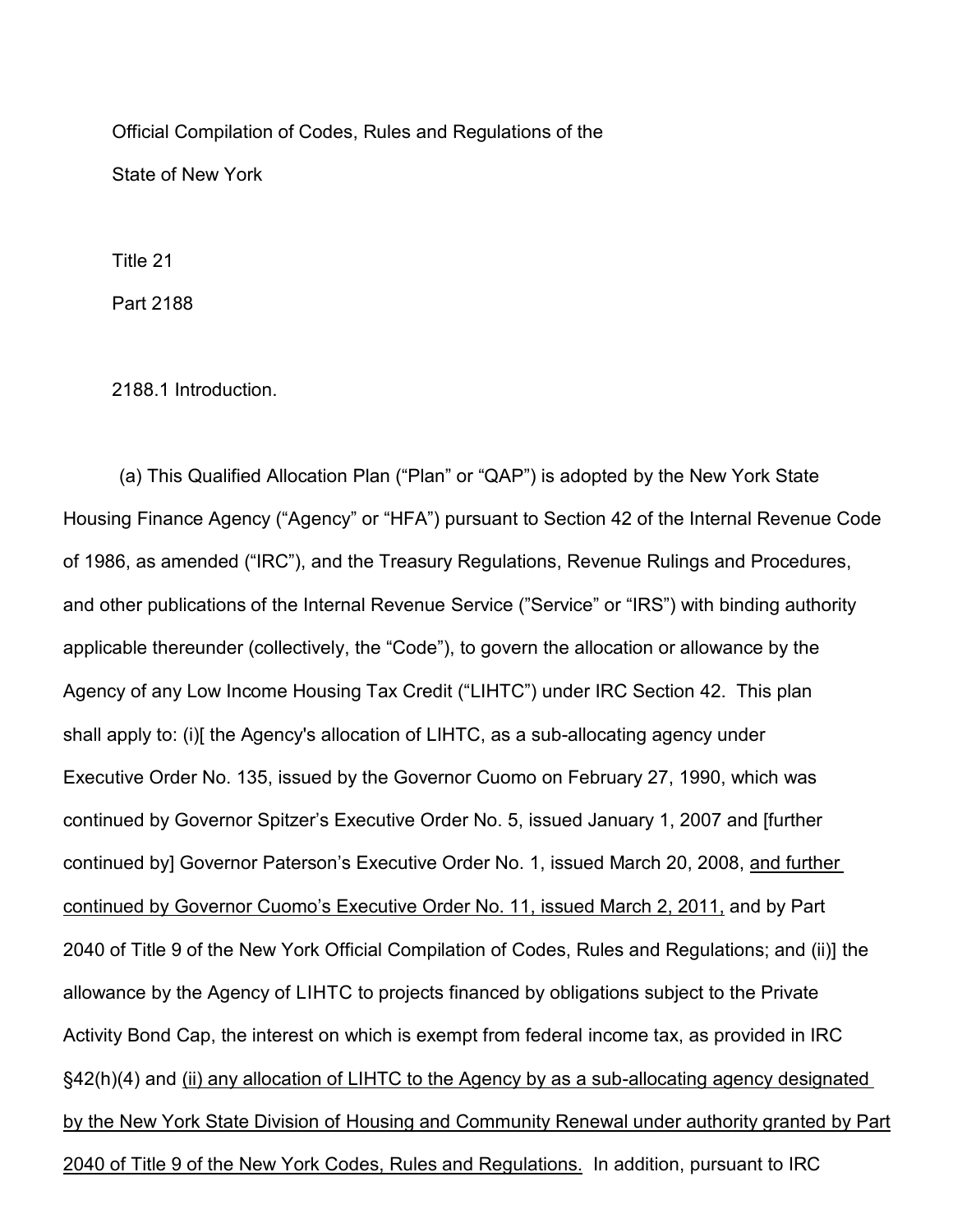§42(m)(1)(B)(iii) and Treasury Regulation 1.42-5, this Plan provides certain procedures that the Agency shall follow in monitoring for noncompliance with the Code and for notifying the IRS thereof.

(b)[Although various permutations are possible,] HFA is generally [is]involved in two kinds of LIHTC projects: (i) projects receiving tax exempt bond financing from the Agency or (ii) projects receiving tax exempt bond financing from another issuer, subject to the Private Activity Bond volume cap provisions contained in Section 146 of the Code, and accordingly may be eligible for so called "Private Activity Bond Credits", "As of Right" or "4% Credits" if the project complies with the applicable requirements of this QAP[; and (ii) projects that receive other financing from the Agency and which are eligible for the allocation of LIHTCs subject to the State Credit Ceiling may receive such credits pursuant to this QAP only if the New York State Division of Housing and Community Renewal ("DHCR") has granted the requisite credit allocation authority to HFA and the project meets all relevant criteria under this QAP].

(c) [The Agency typically allocates LIHTC subject to the State Credit Ceiling to projects that receive financing from the Agency. (As mentioned below, other projects may receive such LIHTC from other agencies.) An allocation of LIHTC is made as part of the Agency's overall financing process with no application procedure relating solely to LIHTC except for the allowance of As of Right Credits to projects financed by tax exempt bonds from an issuer other than the Agency;] The Agency does not currently expect to receive any sub-allocation of LIHTC from the Division and therefore does not expect to allocate any competitive, 9%, credits. In the event that the Agency receives a sub-allocation, HFA will allocate the credits pursuant to the definitions processes, procedures and requirements in Part 2040 of Title 9 of the New York Official Compilation of Codes, Rules and Regulations which is available on the agency's web site, [www.nyshcr.gov.](http://www.nyshcr.gov/)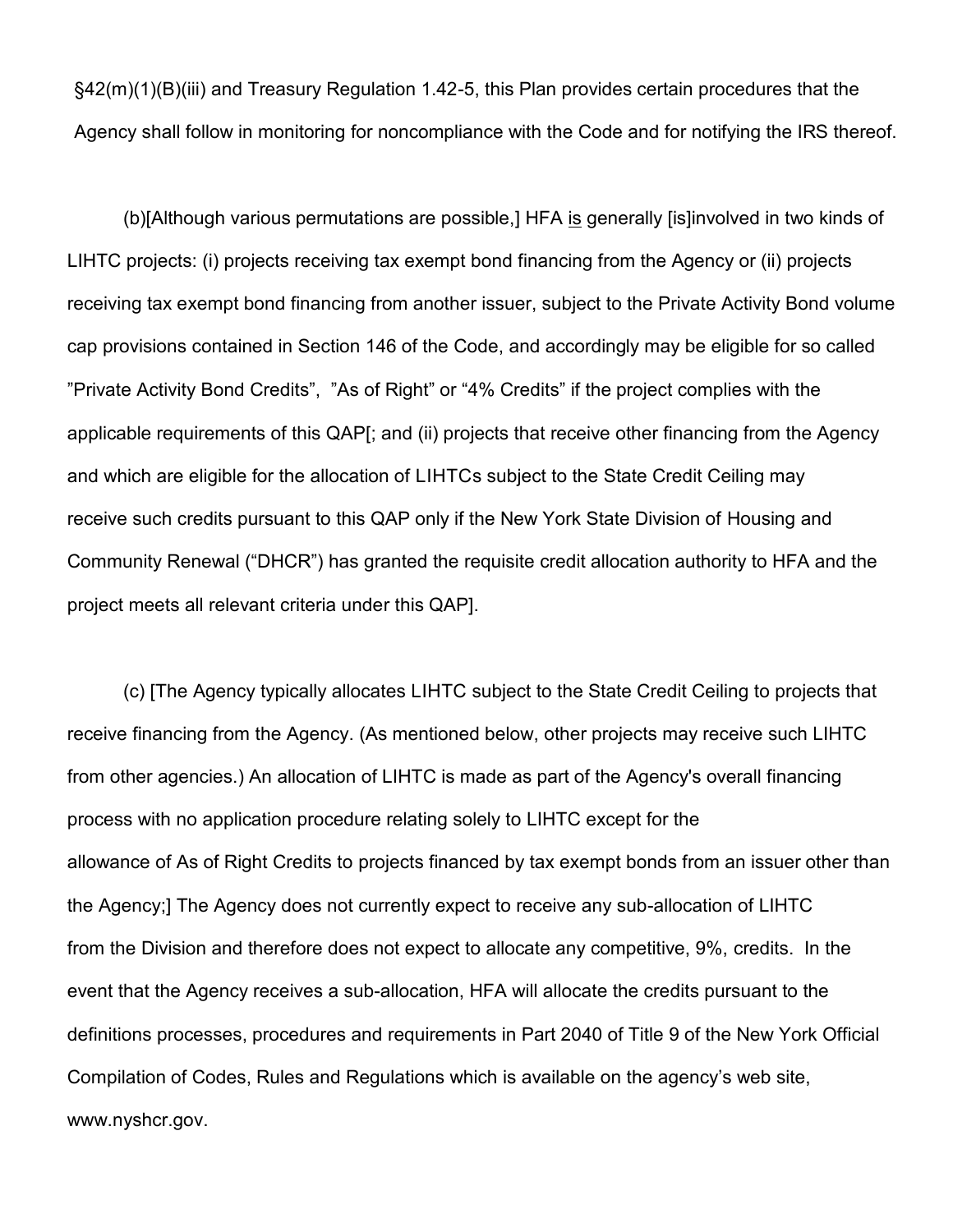(d) The Agency may also be involved with other programs or projects pursuant to this QAP in accordance with federal or state mandates

2188.2 Definitions.

(a) "42 (m) Letter"—Letter prepared by the issuer of the tax exempt obligations financing a project indicating that a project eligible for Private Activity Bond Credits generally complies with the provisions of this QAP and estimating the amount of LIHTC which will be allocated if the project is completed as planned.

(b) Adjusted project cost — the proportional amount of approved project costs attributable to the LIHTC regulated portion of the project.

( $[b]$ ) "Agency" or "HFA" — The New York State Housing Finance Agency, a public benefit corporation organized by and under Article 3 of the Private Housing Finance Law.

[(c) "Binding Agreement" — Agreement, executed by the applicant and the Agency, which requires HFA under New York State contract law to make an allocation of LIHTC if all conditions in the Agreement and all conditions under Section 42 are met.]

[(d) "Carryover Allocation Document" — Document meeting Section 42's requirements as included in §42(h)(1)(E).]

([e]d) "Ceiling Credits", "State Credit Ceiling LIHTCs", or "9% Credits" LIHTC which count against the State Credit Ceiling. Under certain circumstances, such as an acquisition of a building in an acquisition and rehabilitation project, the project may receive "4%" LIHTCs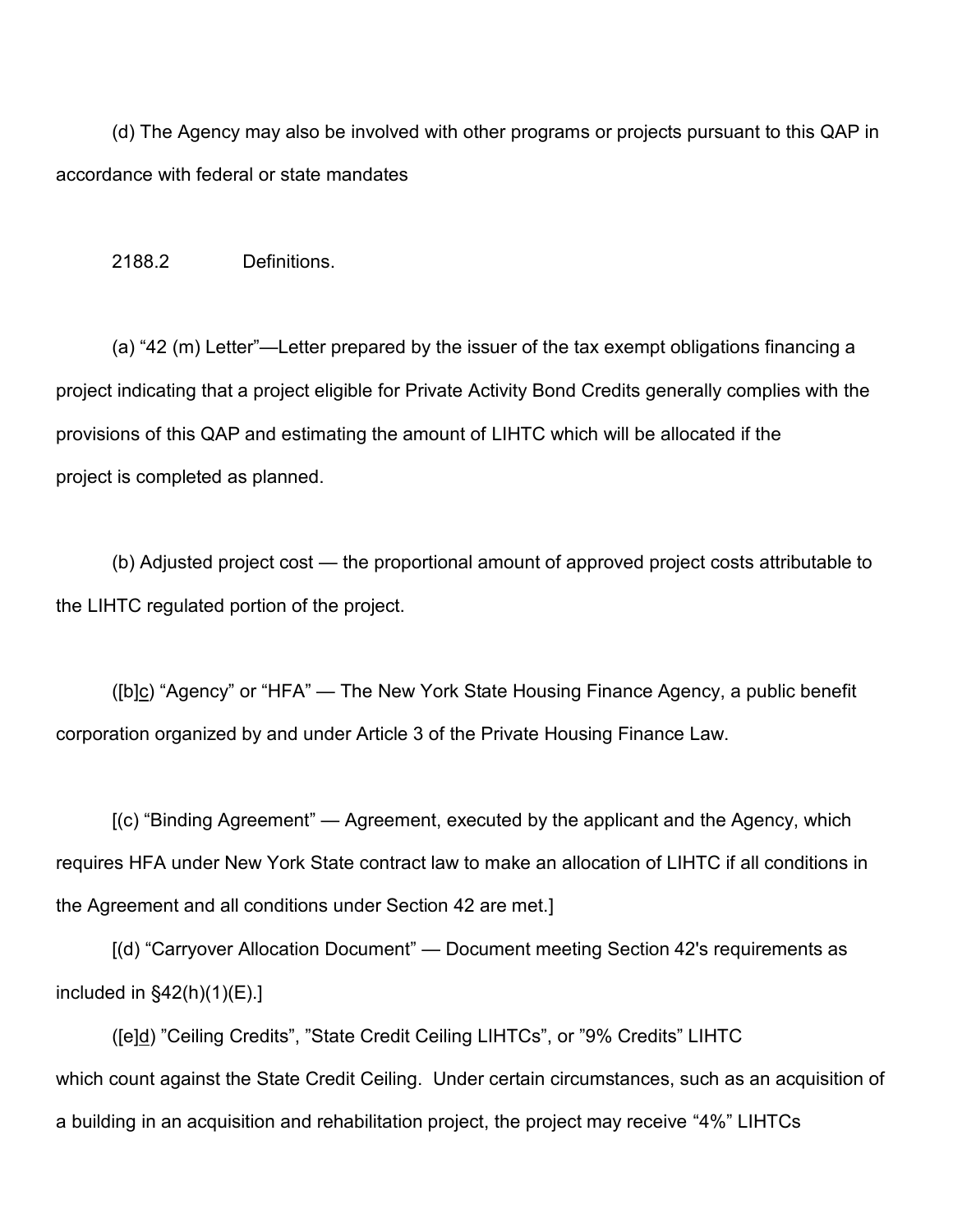which are subject to the State's Credit Ceiling.

(e) " Commissioner/CEO" shall mean the Commissioner of the Division of Housing and Community Renewal of the State of New York who is also the CEO of the New York State Housing Finance Agency .

[(f) "Code" — Internal Revenue Code of 1986, as amended, and the Treasury Regulations, Revenue Rulings and Procedures and other publications of the IRS with binding authority applicable thereunder.

(g) "Commitment Letter" — Letter committing the Agency to finance a project assuming all conditions in the letter are met.

(h) "Consolidated Plan" — The New York State 2006-2010 Consolidated Plan as Approved by United States Department of Housing and Urban Development.]

([i]f) "Cost Certification"—An audited report by an independent third party Certified Public Accountant, with content and opinion in form and substance satisfactory to HFA, verifying all project costs, the tax credit eligible costs incurred and any other cost data required by HFA for a project as support for the amount of the project's allocation of LIHTCs or as support for the project's eligibility for [a Carryover Allocation Document] an IRS Form 8609 allocation.

[j]g) "Credit Allocation Authority"—Authority granted by DHCR to the Agency to allocate State Credit Ceiling LIHTCs.

([k]h) "DHCR" or "Division"—New York State Division of Housing and Community Renewal.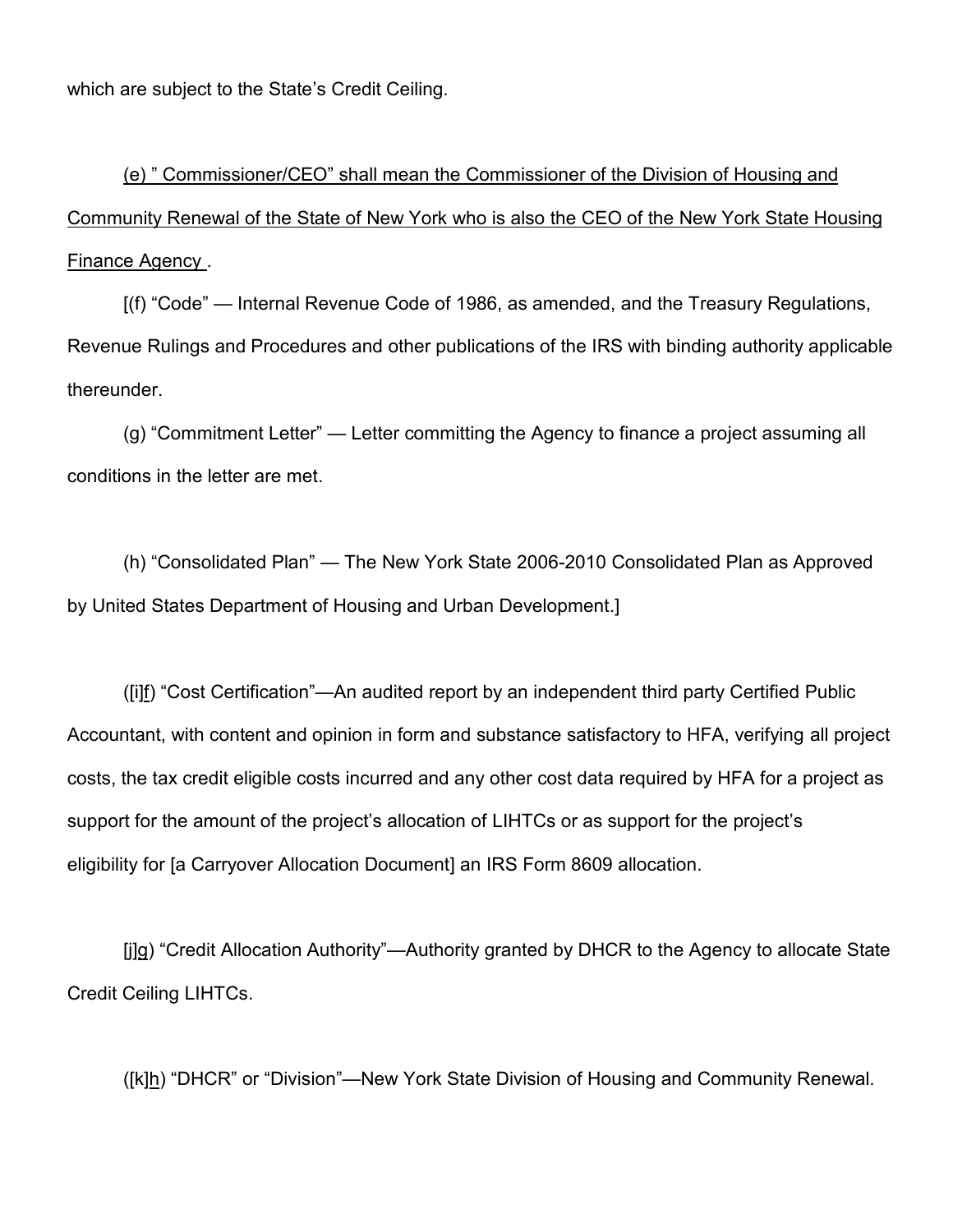([l]i) "Due Diligence Reports" —Appraisals, Market Studies, Environmental Reports and, if required for rehabilitation or preservation projects, Physical Condition Assessments or other engineering reports which are sought by the Agency in connection with the financing and LIHTC allocation for the project.

([m]j) "Feasibility Review" — A review by the Agency to determine that the proposed project can be financed, completed and operated in compliance with LIHTC regulatory requirements based upon, but not limited to, the reasonableness of development cost, the plan of financing, constructability of the proposed project, rents to be charged, the income and expenses of the project and the market for the units.

(k) "Housing Opportunity Projects" — shall mean family projects in an area of opportunity linked to schools that meet or exceed minimum performance standards and that meet or exceed other measures of opportunity, including, but not limited to, the rate of poverty, as may be set forth in a request for proposals.

(i) "Identity of Interest— shall mean any financial, familial or business ownership relationship between any general partner and any participant in the project's development. This includes, but is not limited to, existence of a reimbursement arrangement or exchange of funds; common financial interests; common officers, directors or stockholders; or family relationships between officers, directors, or stockholders.

([n]m) "IRS" or "Service"—Internal Revenue Service.

(n) "LIHTC"—Low Income Housing Tax Credit, as the meaning of such term is defined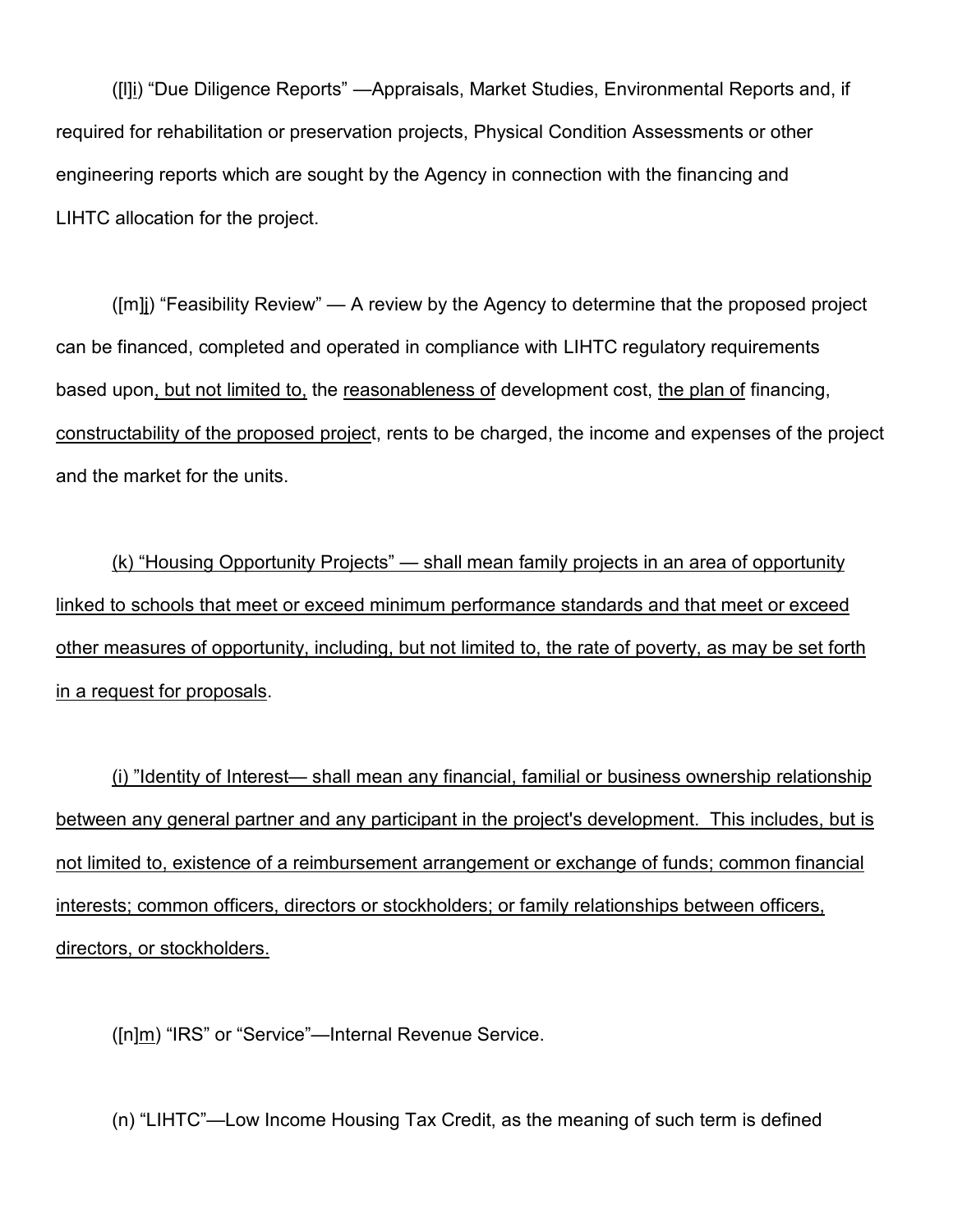in and by Section 42 and other applicable provisions of the Code.

([p]o) "LIHTC Underwriting"—A review to determine that the proposed or completed project conforms to the requirements of IRC Section 42 and most specifically §42(m)(2) of the Code.

( $[q]p$ ) "Low Income Units"—Units subject to rent restrictions pursuant to IRC §42 $(q)$ .

([r]q) "Market Rate Units"—Units not subject to rent restrictions pursuant to IRC  $\S 42(g)$ .

([s]r) "Members"—The New York State Housing Finance Agency's membership consisting of the Commissioner of the Division of Housing and Community Renewal, the Director of the Budget, the Commissioner of Taxation and Finance and four Members appointed by the Governor with the advice and consent of the Senate.

( $[t]$ s) "Members' Approval"—The Members' authorization of a financing structure and/or allocation of LIHTC. This authorization gives the Agency's President and Chief Executive Officer, or their designee, the authority to finance a project and/or make an allocation of LIHTC.

([u]t) "Other Issuer"—An issuer, other than the Agency, of tax exempt bonds subject to the Private Activity Bond Volume Cap established pursuant to Section 142 of the Code.

 $($ [v] $u$ ) "Owner's Certification"—Sworn statement by the owner of a project, submitted to the</u> Agency at least annually during the compliance period, certifying that, for the preceding 12-month period, various actions were taken, or not taken, as required by the Code and this QAP.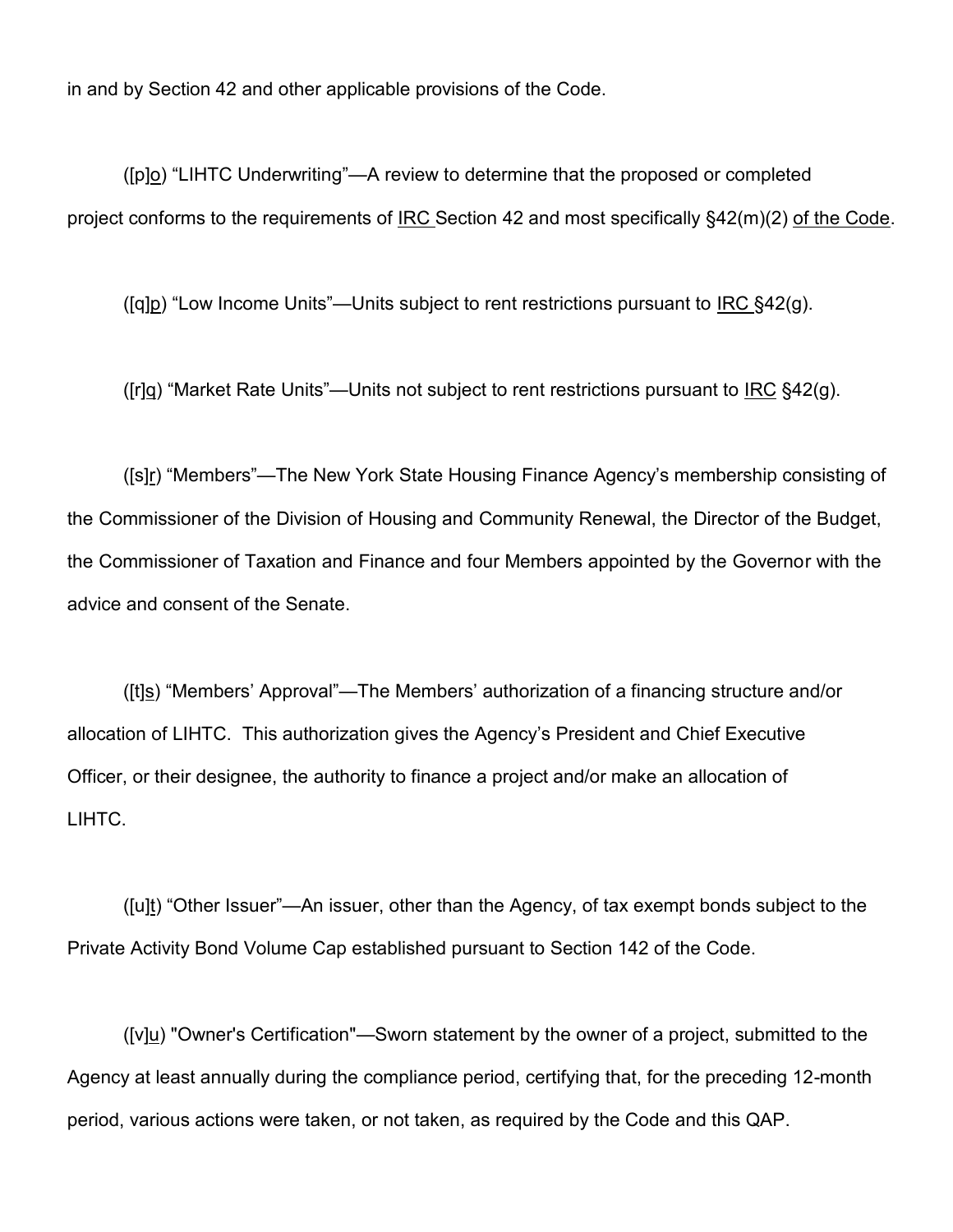$([w]v)$  "Per Unit Eligible Basis Limit"— [\$380,000] \$575,000 per unit. This limit is applicable [during]beginning in calendar year [2008] 2020 and [shall]may be adjusted thereafter, no more [often] than annually [thereafter to reflect changes in], using such indexes of inflation and deflation of construction costs as the Agency in its discretion may determine to apply. The limit in effect on the date of a project's construction closing will apply to that project. The currently effective limit will be published on the Agency's website.

([x]w) "Plan" or "QAP"—Low Income Housing Tax Credit Qualified Allocation Plan.

( $[y]$ <u>x</u>) "Private Activity Bond Credit," or "4% Credit"— LIHTCs which do not count against the State Credit Ceiling because: (a) 50% or more of the aggregate basis of any building, and the land upon which the building is located, receiving LIHTC is financed by tax exempt bonds subject to the Private Activity Bond Volume Cap contained in Section 142 of the Code; or (b) the LIHTCs are solely based on the portion of the eligible basis of the project receiving the LIHTC which is actually financed by tax exempt bonds subject to the Private Activity Bond Volume Cap established pursuant to Section 142 of the Code. [Such LIHTC is often called 'As of Right Credits".

([z]y) "Private Activity Bond Volume Cap"—A limit on the volume of tax exempt bonds established pursuant to Section 142 of the Code.

([aa]z) "Scoring Criteria"—Certain criteria for the evaluation of LIHTC allocation set forth in this QAP in §2188.6.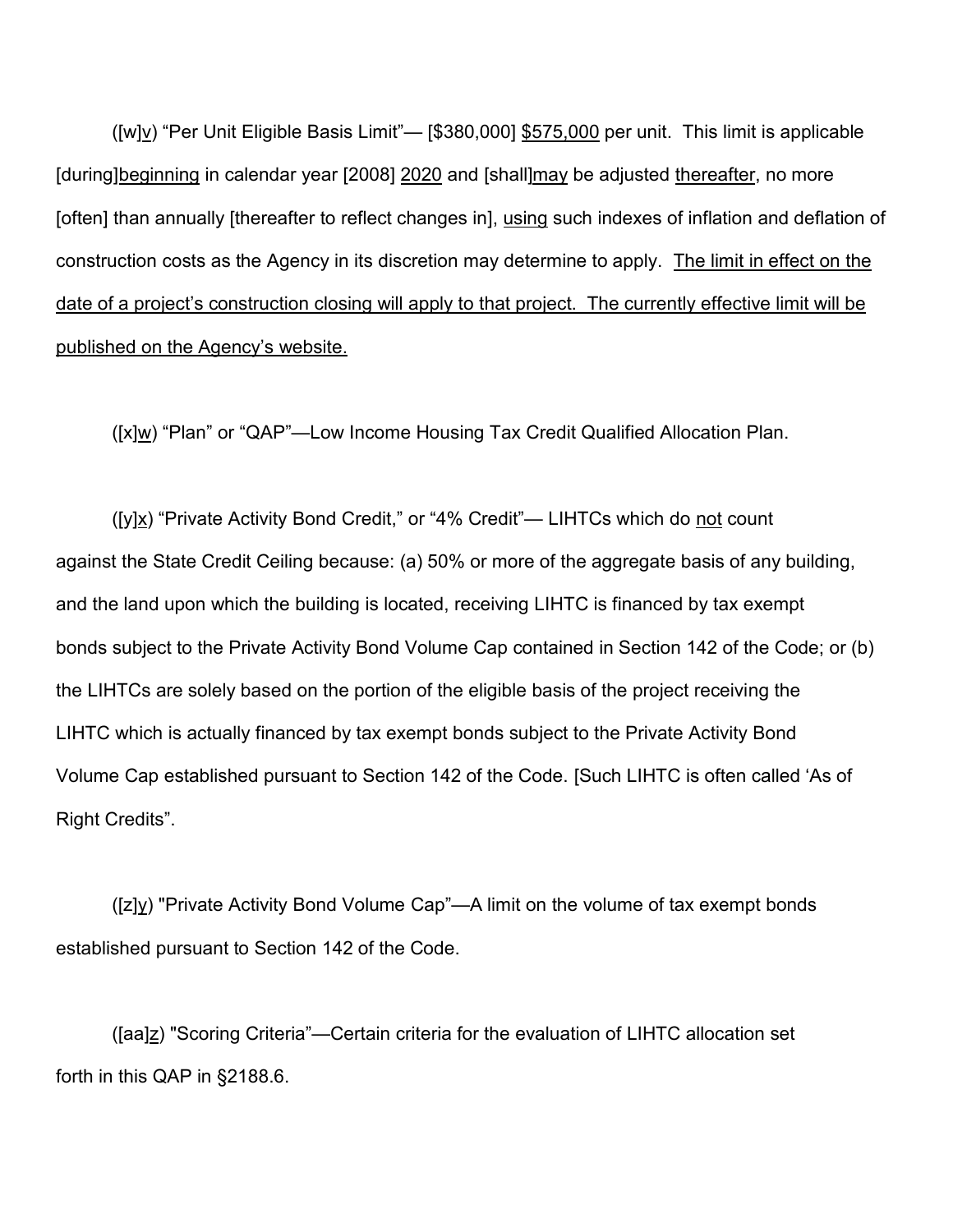([bb]aa) "Section 42"—Section of the Code authorizing and governing credits against federal income taxes to promote the creation of affordable rental housing.

([cc]bb) "State"-State of New York.

([dd]cc) "State Credit Ceiling"—New York State's ceiling on the amount of LIHTC which may be issued in a given calendar year. This ceiling consists of "per capita" credits, national pool credits and returned credits as provided in IRC Section 42.

(dd) "State Designated Building"—a building, receiving LIHTC [subject to the State Credit Ceiling,] that is [so] determined to advance the State's affordable housing goals and policies which may include, but are not limited to, housing opportunity projects, and other projects, which may be designated in a request for proposals and that are designated by the [Members] Agency as requiring an increase in credits up to an amount determined by the Agency to ensure financial feasibility as if the building were located in a difficult development area [in order for such building to be financially feasible]. Buildings receiving tax exempt bond financing are not eligible to be a State Designated Building.

([ff]ee) "Term Sheets"—Descriptions, published from time to time, of the terms and conditions upon which HFA is willing to finance projects under various programs, usually determined by credit enhancement source, and/or type of project or borrower.

([gg]ff) "Threshold Eligibility Requirements" — Certain essential requirements for LIHTC allocation set forth below in this QAP at §2188.[5]4.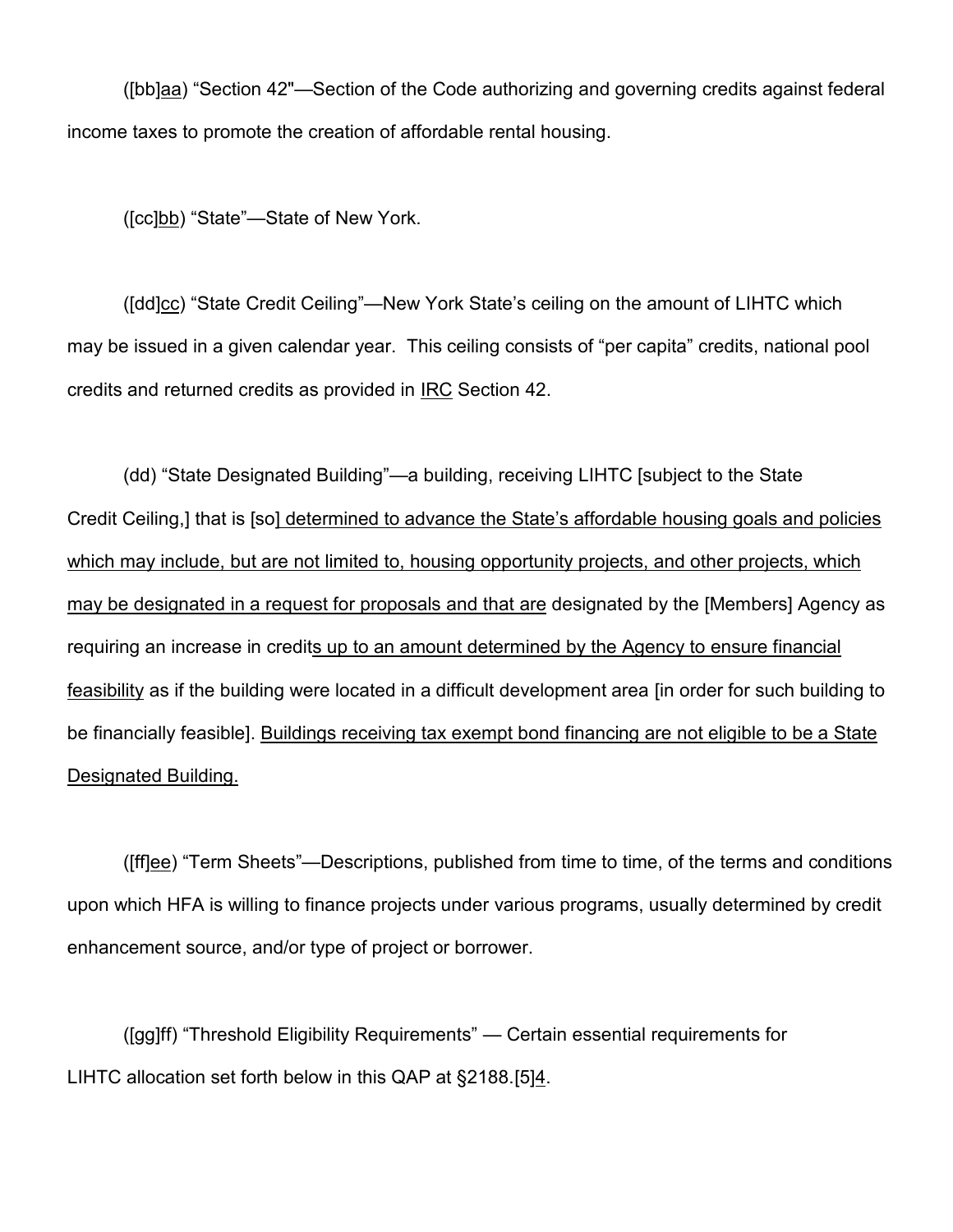(gg) Visitability Standards — all LIHTC visitable units shall include the provision of at least one means of entry on an accessible route (no-step entrance), a 36 inch or greater clear circulation path through the first floor of the unit, including all interior doorways, and at least a halfbath on the first floor of the unit with a 30 inch by 48 inch clear floor area to accommodate a person in a wheelchair and allow that person to close the door. Notwithstanding the foregoing, a dwelling unit that contains all necessary components and clearances required by the applicable building code for an accessible dwelling unit on an accessible route shall be considered to meet the visitability circulation requirement.

[2188.3 Goals and Needs Assessment.

(a) The goals and needs assessments which produce the housing priorities contained in this QAP are based on the State=s Consolidated Plan which includes an analysis of the housing needs of New York residents along with the State's housing market and inventory conditions. The strategic plan section of the State's Consolidated Plan delineates the State's general priorities for assisting low income residents and includes these three housing objectives, which to the extent consistent with the Code, are intended to be implemented by this QAP:

(1) Preserve and increase the supply of decent, safe and affordable housing available to all low and moderate income households, and help identify and develop available resources to assist in the development of housing;

(2) Improve the ability of low and moderate income New Yorkers to access rental housing and home ownership opportunities; and,

(3) Address the shelter, housing, and service needs of the homeless poor and others with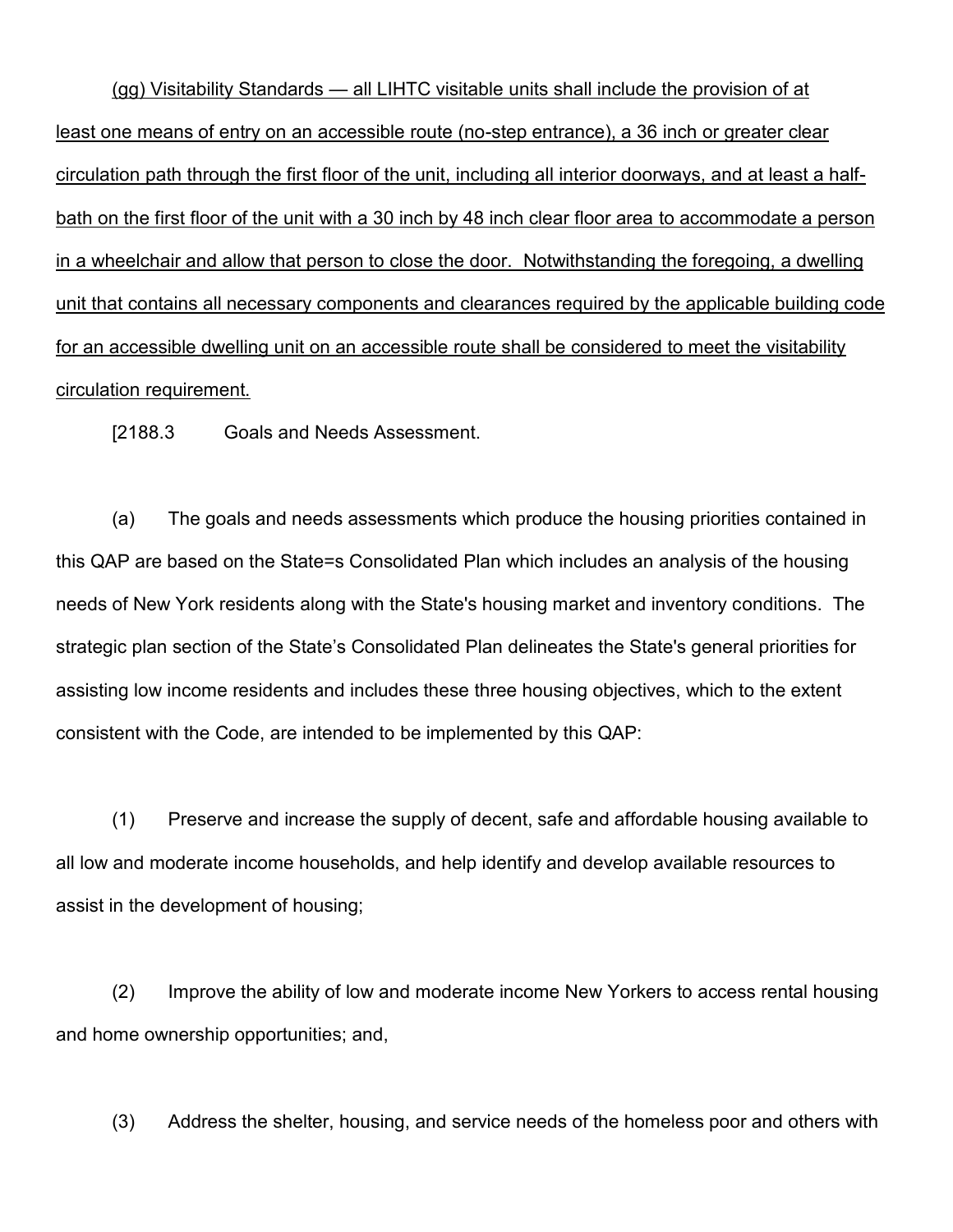special needs.

(b) While the demographic analysis and statewide market analysis contained in the Consolidated Plan demonstrate a need for more affordable rental housing for all types of low and extremely low income households, the Consolidated Plan also indicates that there are substantially more low and extremely low income elderly rental households with housing problems as opposed to low and extremely low income large family rental households with housing problems. For the purposes of this Plan, low and extremely low income elderly rental households will therefore be considered as a population with special needs.]

### 2188.[4]3 HFA [Allocation]Private Activity Bond Credits Allowance Process.

(a) Under New York State's overall tax credit allocation process as it pertains to the HFA, the Agency typically [allocates LIHTC to projects that receive financing from the Agency and, as provided in Section 42(h)(4) of the Code,] allows Private Activity Bond Credits to qualified residential rental projects located in New York State financed by obligations subject to the Private Activity Bond Cap, the interest on which is exempt from federal income tax as provided in Section 42(h)(4) of the Code. Applications [both State Credit Ceiling LIHTCs and] for Private Activity Bond Credits for projects financed by the Agency are therefore only made as part of the Agency's overall financing application process as described in (c) through ([h]g) below. Applications for the allowance of As of Right Credits to projects financed by tax exempt bonds from an issuer other than the Agency are governed by the provisions of  $([i]h)$  of this section.

(b) Applications for HFA financing and/or 4% LIHTC through the Agency will be accepted and processed as they are received throughout the year. There is no separate LIHTC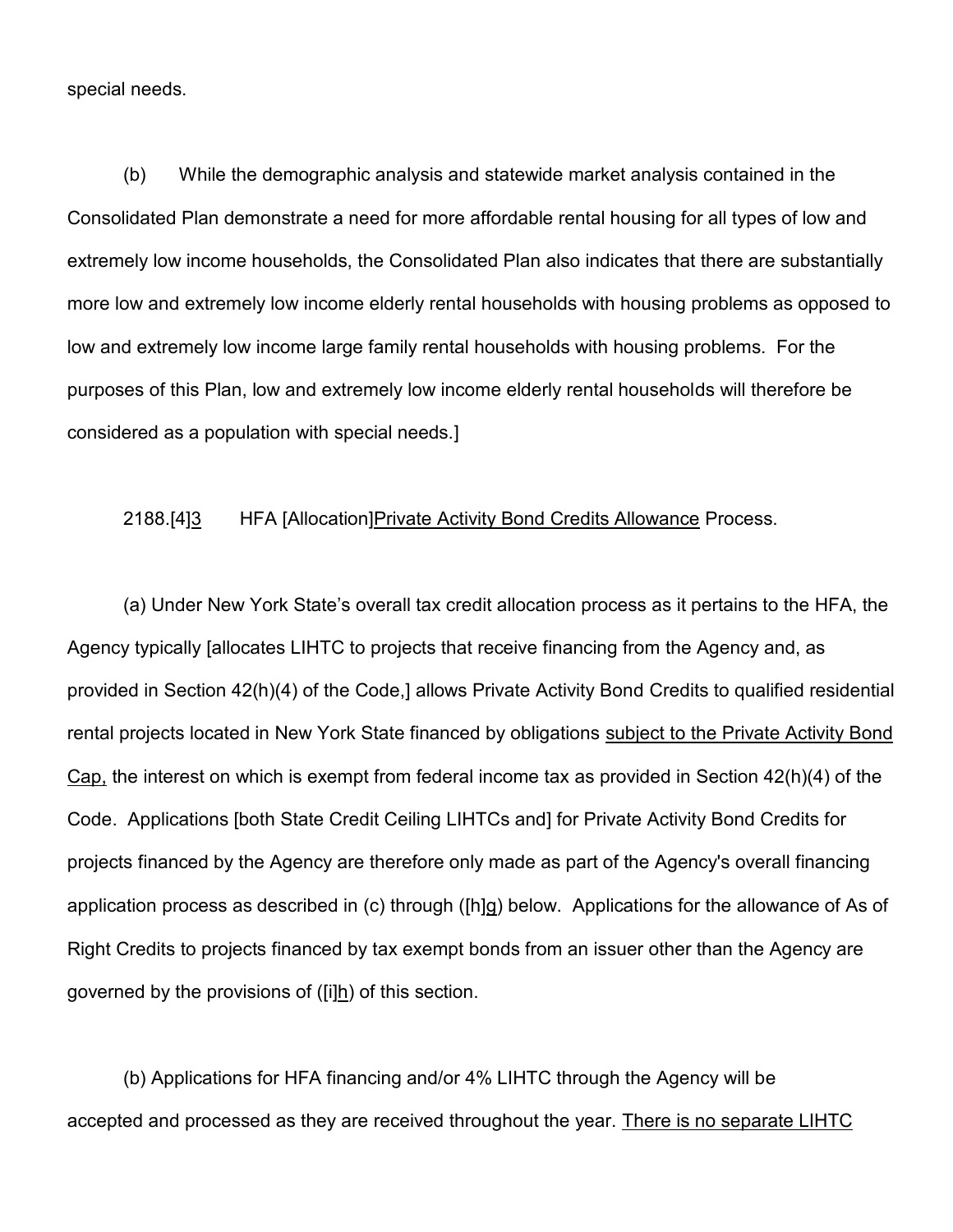## application fee for applicants who are also applying for HFA financing.

(c) Preliminary underwriting information must be submitted in the form required by the Agency.

(d) The preliminary underwriting information, additional material required by the Agency as part of the HFA financing application and the appropriate Due Diligence reports to be obtained by the Agency, will serve as the application for LIHTC from HFA.

(e) Upon, or before, completion of the phase of underwriting prior to submission to the Members, the following actions are taken and reviews are performed:

(1) (i) The first of three LIHTC Underwritings and Feasibility Reviews required by [Section]  $\overline{IRC} \, \S42(m)(2)(C)$  [of the Code] is performed.

(ii) If the eligible basis of all the buildings in a project divided by the number of units in a project, prior to any increase for buildings in high cost areas under [Section] IRC §42(d)(5)(B) [of the Code], exceeds the Per Unit Eligible Basis Limit, the eligible basis shall be reduced to the maximum eligible basis permitted by the Per Unit Eligible Basis Limit unless the Per Unit Eligible Basis Limit requirement has been waived or is not applicable to the project.

(2) All applicants must meet the Threshold Eligibility Requirements listed below.

(3) If an applicant for Private Activity Bond Credits meets the Threshold Eligibility Requirements listed below, the application is consistent with this QAP and the application may be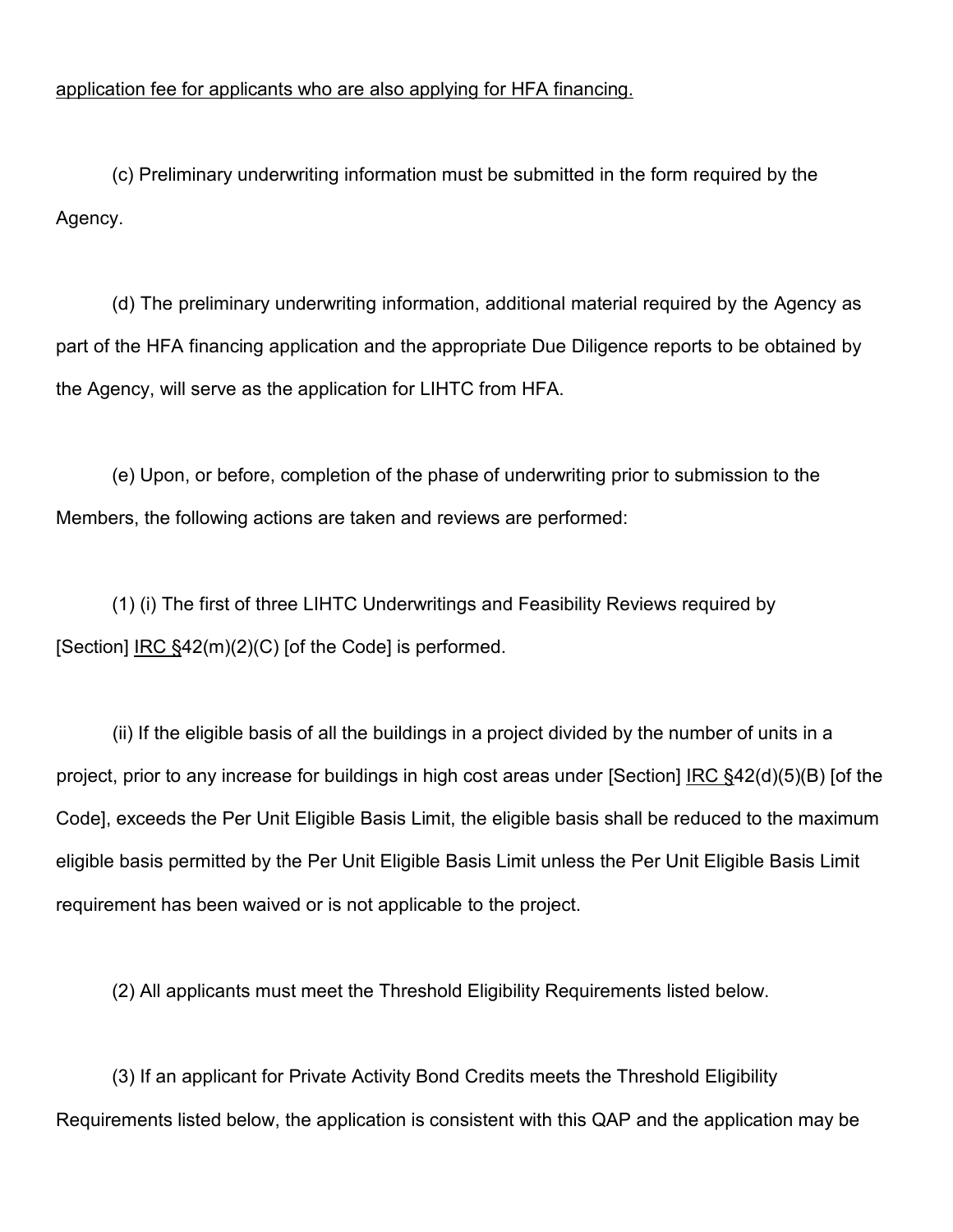considered by the Members for Approval of an allocation of Private Activity Bond Credits.

[(4) State Credit Ceiling LIHTC projects are also evaluated pursuant to the Scoring Criteria listed below and ranked against all other State Credit Ceiling LIHTC applicants which have met the Threshold Eligibility Requirements and have not yet received a Members Approval:

(i) A State Credit Ceiling LIHTC applicant's request generally will only be submitted to the Members for Members' Approval if HFA has unallocated Credit Allocation Authority. The Members, however, reserve the right, in their sole discretion, to consider any State Credit Ceiling LIHTC applicant's request when the Agency does not have unallocated Credit Allocation Authority. Any Members' Approval issued when HFA does not have unallocated Credit Allocation Authority will be contingent upon DHCR making available the requisite Credit Allocation Authority.

(ii) Applications shall be submitted to the Members for consideration in the order of their ranking pursuant to the Scoring Criteria.

(iii) The Members may designate a building or buildings in a State Credit Ceiling LIHTC project as a State Designated Building eligible for a credit increase as if the building was located in a difficult to develop area if the Members find, based on the facts and circumstances pertaining to the building or buildings, that such a designation is necessary for the financial feasibility of the building and find that such a designation will promote one or more of the State's housing priorities as stated in §2188.3 of this Plan or any other statement of housing policy from the Agency or the State.

(iv) Notwithstanding the Scoring Criteria set forth in this QAP, the Members retain the right to deny any request for an allocation of LIHTC irrespective of its ranking if such request is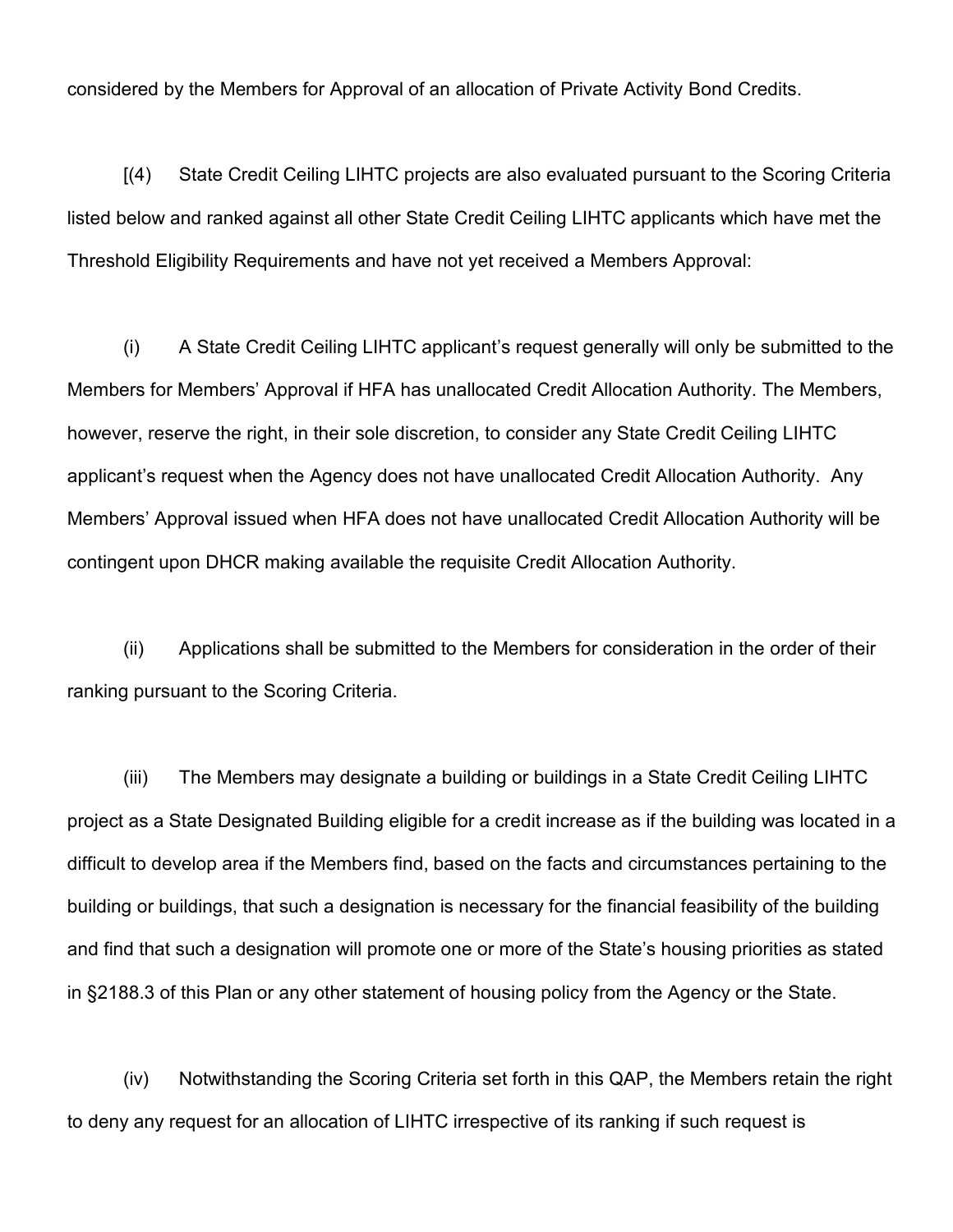inconsistent with the housing goals reflected herein and shall have the power to allocate LIHTC to a project irrespective of its ranking, if such intended allocation is: in compliance with the Code; in furtherance of the State's housing goals reflected herein; and determined by the Members to be in the interests of the citizens of the State.

(iv) A Members' Approval of State Credit Ceiling LIHTC merely represents a reservation of LIHTC and does not obligate the Agency to allocate LIHTC.]

(f) After a project receives the Members' Approval, and after all relevant requirements in the applicable Term Sheet, and Members' Approval are met, the second LIHTC Underwriting and Feasibility Review required by Section 42 is performed prior to the financing of the project.

(1) If the eligible basis of all the buildings in a project divided by the number of units in a project, prior to any increase for buildings in high cost areas under IRC §42 (d)(5)(B), exceeds the Per Unit Eligible Basis Limit, the eligible basis shall be reduced to the maximum eligible basis permitted by the Per Unit Eligible Basis Limit unless the Per Unit Eligible Basis Limit requirement has been waived or is not applicable to the project.

(2) Projects financed by tax exempt obligations of the Agency and expected to receive Private Activity Bond Credits will receive a 42(m) Letter prior to the issuance of the tax exempt obligations.

[(3) Projects which have received a Members' Approval of State Credit Ceiling LIHTCs will be issued a Binding Agreement prior to the financing of the project. The Binding Agreement must be executed by the applicant and returned to the Agency prior to the financing. If a project is not financed by the Agency, the Binding Agreement will incorporate all relevant terms usually contained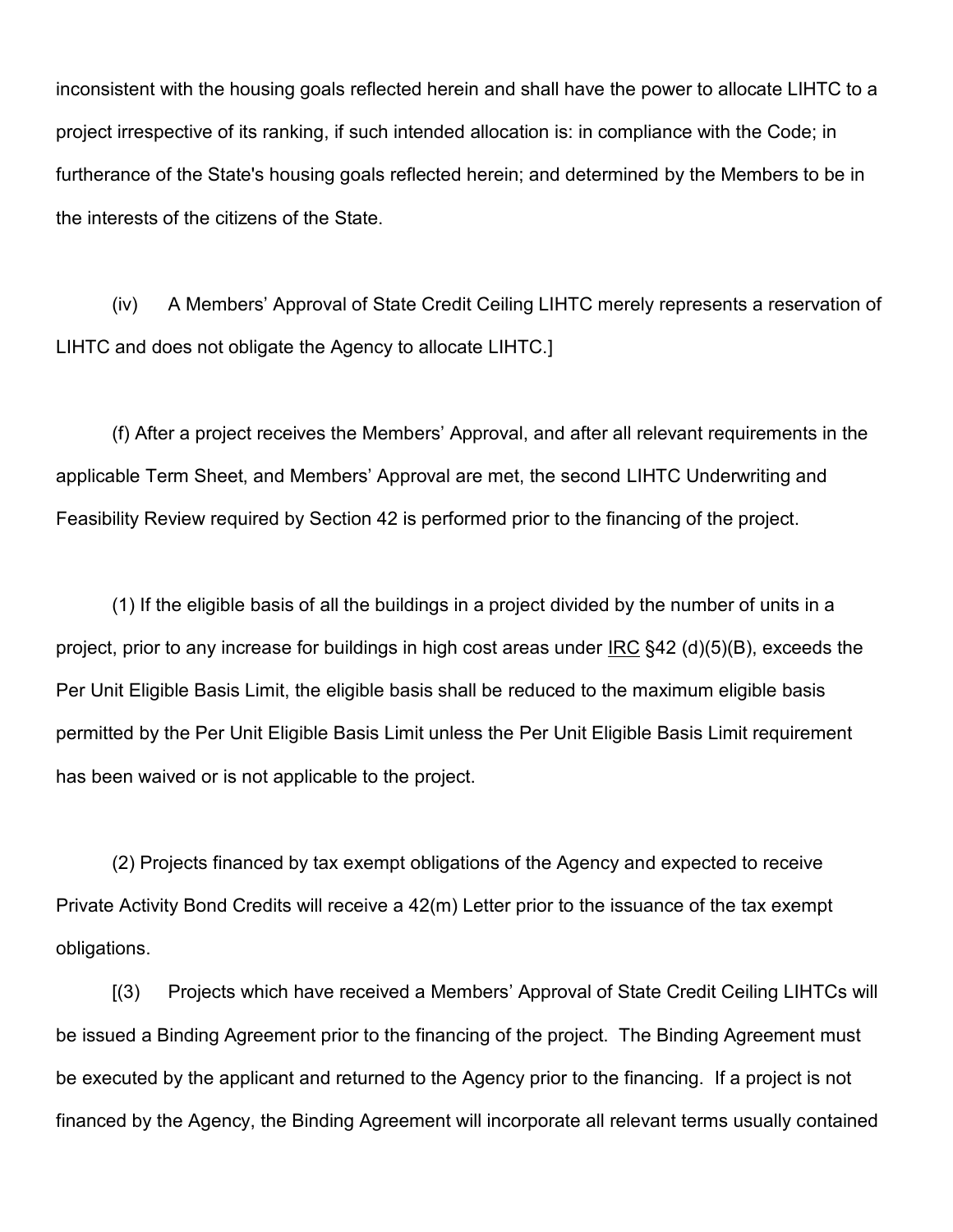in Agency financing documents including the setting of appropriate fees.

(g) Projects receiving State Credit Ceiling LIHTC must be placed in service during the calendar year of allocation or obtain a Carryover Allocation Document.

(1) The Cost Certification required to obtain a Carryover Allocation Document must be in form and substance acceptable to the Agency.

(2) The Cost Certification must be filed with the Agency by the later of the date which is eleven months after the date that the allocation was made, unless the Agency grants an extension of time in writing to file this Cost Certification.]

([h]g) The third and final LIHTC underwriting and Feasibility Review required by Section 42 is performed prior to the issuance of the IRS Form or Forms 8609, Low Income Housing Credit Allocation Certification.

(1) All projects must provide the Agency with Certificates of Occupancy or Temporary Certificates of Occupancy as they are issued.

(2) The third and final LIHTC underwriting and Feasibility Review must be based on a final Cost Certification satisfactory to the Agency in form and substance and in all ways in compliance with IRC §42.

(3) The final Cost Certification must be filed with the Agency within 120 days after the end of the first year of the credit period for the building within a project with the latest credit period. The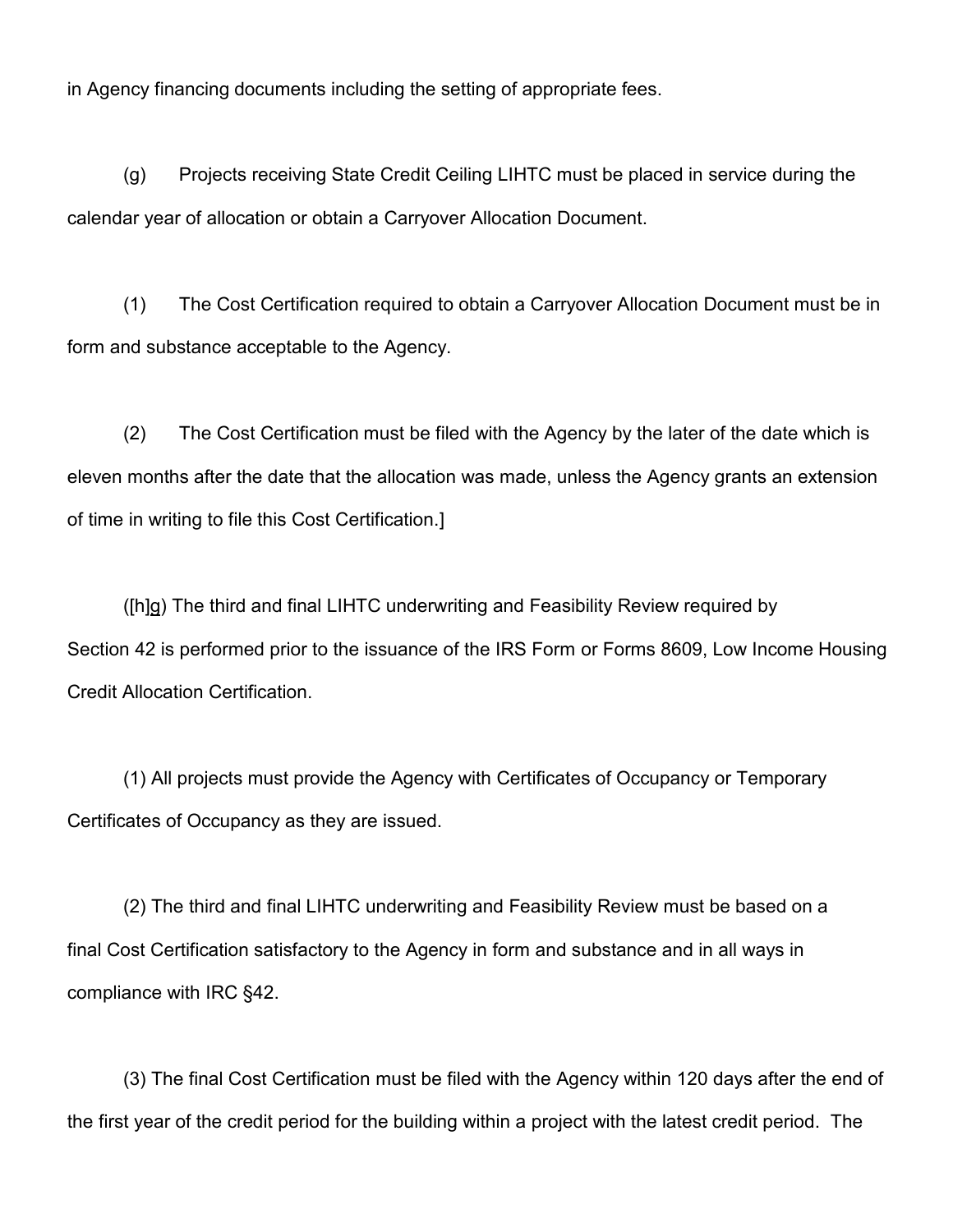Agency may extend this period in its sole discretion.

(4) Form or Forms IRS 8609 formally allocating any LIHTC will not be issued until after the third and final LIHTC underwriting and Feasibility Review, based on a final Cost Certification satisfactory to the Agency in form and substance and in all ways in compliance with [Section] <u>IRC §</u>42, is completed.

(5) If the eligible basis of all the buildings in a project divided by the number of units in a project, prior to any increase for buildings in high cost areas under [Section] IRC §42(d)(5)(C), exceeds the Per Unit Eligible Basis Limit, the eligible basis shall be reduced to the maximum eligible basis permitted by the Per Unit Eligible Basis Limit unless the Per Unit Eligible Basis Limit requirement has been waived or is not applicable to the project.

([i]h) Projects Financed By Other Issuer's Private Activity Bonds.

(1) Projects financed by tax-exempt bonds from an issuer other than the Agency subject to the Private Activity Bond Volume Cap in accordance with Section] IRC §42(h)(4)(A)[of the Code] may be allowed LIHTC which is not taken into account under the State Credit Ceiling. The Agency's [President and Chief Executive Officer] Commissioner/CEO, or his or her designee, is hereby authorized to take any actions necessary and appropriate to allow LIHTC to qualified residential rental projects located in New York State that are financed by the proceeds of tax-exempt bonds of an Other Issuer subject to the Private Activity Bond Volume Cap, where such allowance is consistent with this QAP.

(2) Complete applications for the allowance of such LIHTCs must be submitted at least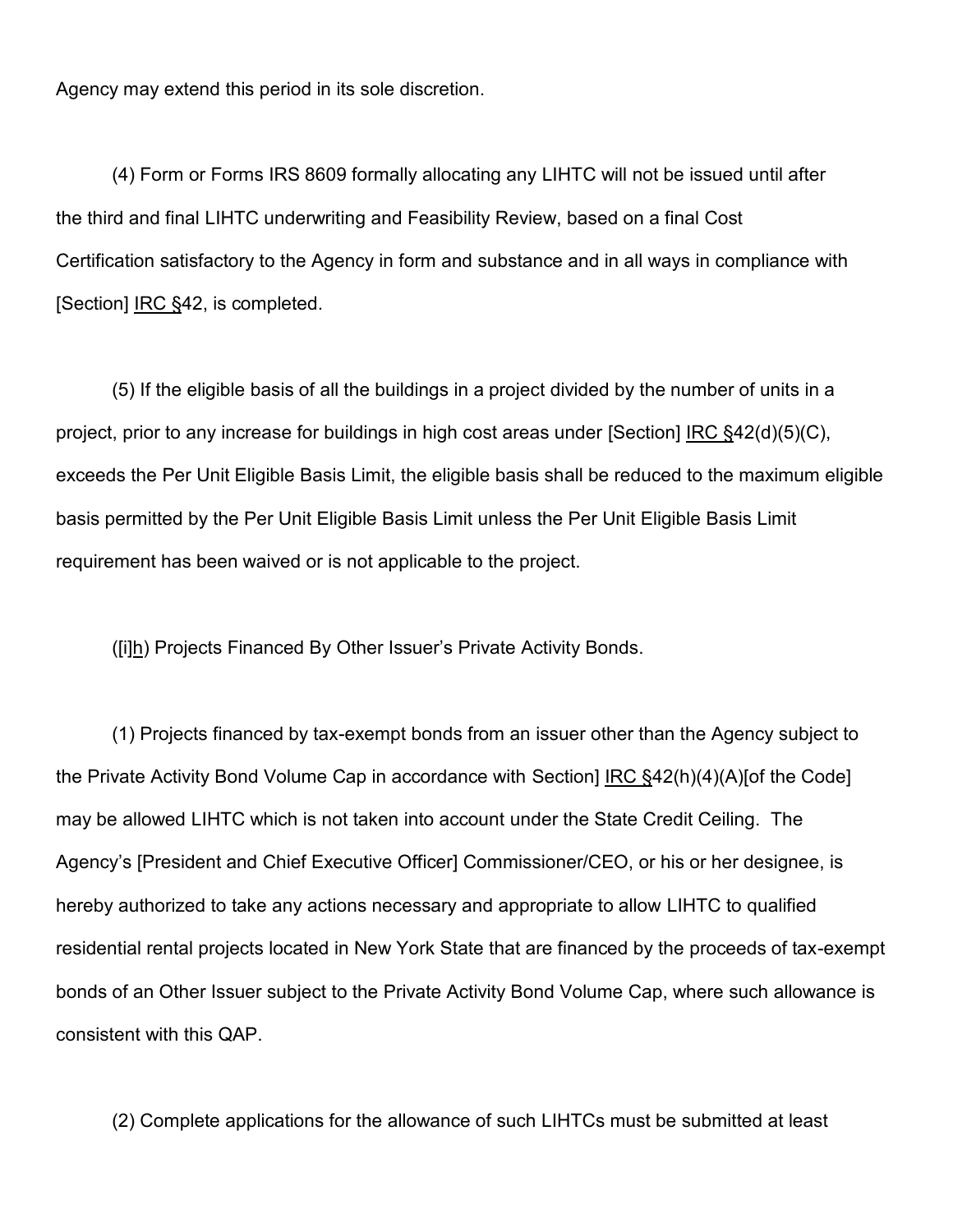60 days prior to the later of the (i) proposed construction start date or [the] (ii) planned bond sale date in a form approved by the Agency and will be accepted and processed throughout the calendar year. The Agency may request any and all information it deems necessary or appropriate for project evaluation. If, in the Agency's sole discretion, any submission is incomplete or if documentation is insufficient to complete any evaluation of the proposed project, processing will be suspended. In such instances, the Agency will notify the respective applicant of how the submission is incomplete and provide at least ten business days for the applicant to submit the requested documentation. Complete applications will be reviewed relative to criteria contained herein at §2188.5 for eligibility and public purpose. Within 60 days after receipt of a complete application the Agency will issue to the applicant a finding as to whether the application is consistent with this QAP and the amount of LIHTC for which the project qualifies pursuant to Financial Feasibility Review. If the application is consistent with this QAP, the applicant will receive processing instructions for a final allocation of credit. If the project is found to be inconsistent with this Plan, the owner will be notified of the reasons for such finding.

(3) The Agency shall charge a reasonable application fee, due at the time of application. A credit allocation fee, in a reasonable amount determined by the Agency, also is due upon request for issuance of IRS Form 8609. [A n] Not-for-profit applicants (or [its] their wholly-owned [subsidiary] subsidiaries) which will be the sole general partner or partners of the partnership/project owner or sole managing member or members of the limited liability company/project owner may request and be approved for deferral of payment of the application fee [date of issuance of IRS Form 8609.] until the construction closing date. All fees shall be published on the Agency's website,

# <https://hcr.ny.gov/>

(4) In accordance with [Code Section] IRC §42(m)(2)(D), the issuer of the tax exempt bonds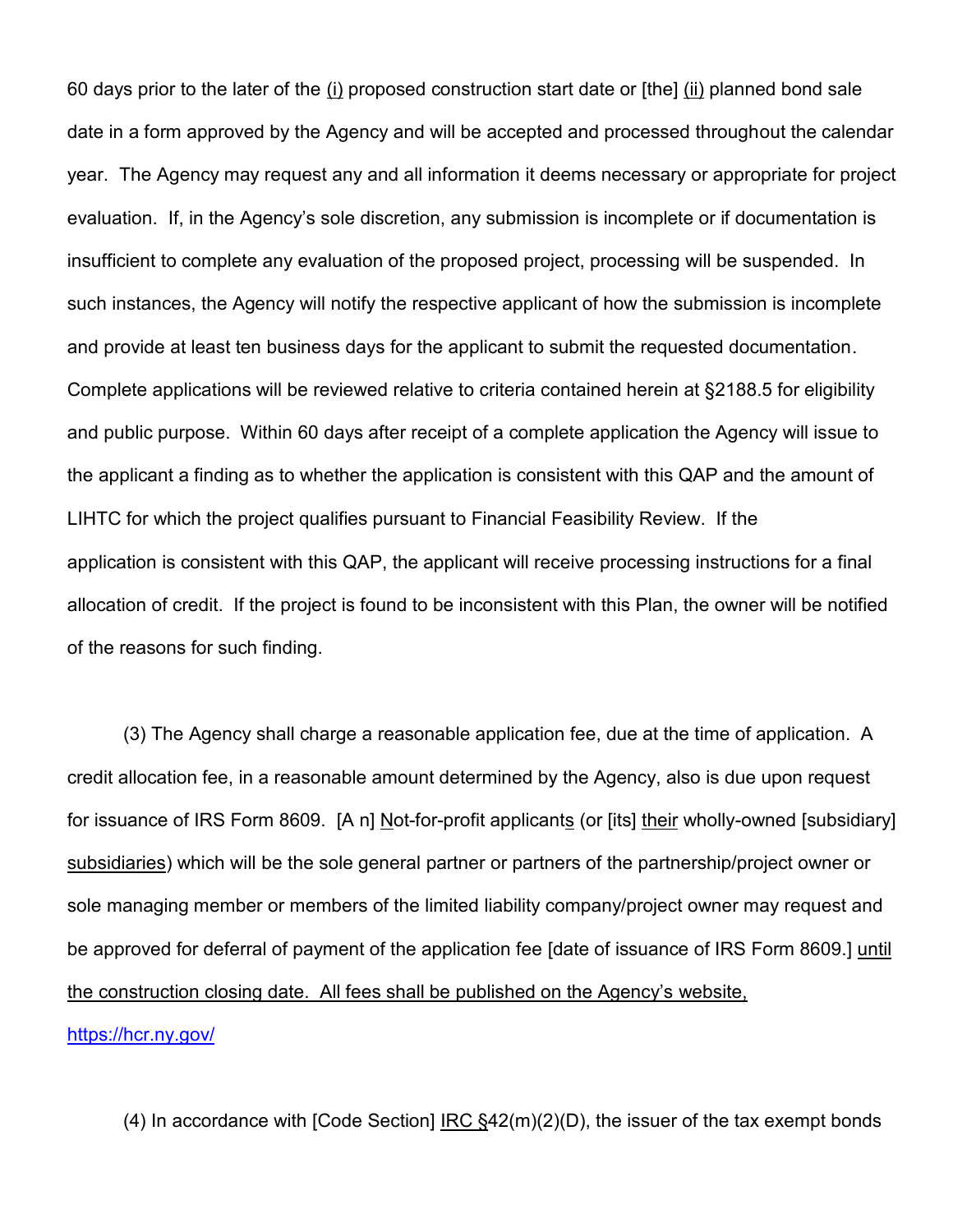financing a project is responsible for determining the dollar amount of LIHTCs which is necessary for the financial feasibility of such project and its viability as a qualified low-income housing project pursuant to Section 42(g)(1) of the Code throughout the applicable credit period. Such determination must be included in the applicant's request to the Agency for a final allocation of credit. The Agency will process requests for a final allocation of credit within 60 days after the date of receipt of all required documentation including an executed credit regulatory agreement in a form satisfactory to the Agency with proof of recording. The Agency will apply the criteria for Feasibility Review and LIHTC Underwriting, as described herein at §2188.5(d), in determining the amount for the final credit allocation with respect to such project.

(5) Regulatory Term. The regulatory requirements of projects receiving an allocation or allowance of LIHTC under the terms of this Plan are described in §2188.[5]4 of this Plan and shall be subject to compliance monitoring as described in §2188.[7]6 of this Plan.

### (6) All applicants must meet the Threshold Eligibility Requirements listed below.

### 2188.4 HFA State Credit Ceiling Credits Allowance Process.

The Agency does not currently expect to receive any sub-allocation of LIHTC from the Division and therefore does not expect to allocate any competitive, 9%, credits. In the event that the Agency receives a sub-allocation, HFA will allocate the credits pursuant to the definitions, processes, procedures and requirements contained in Part 2040 of Title 9 of the New York Official Compilation of Codes, Rules and Regulations which is available on the agency's web site, https://hcr.ny.gov/.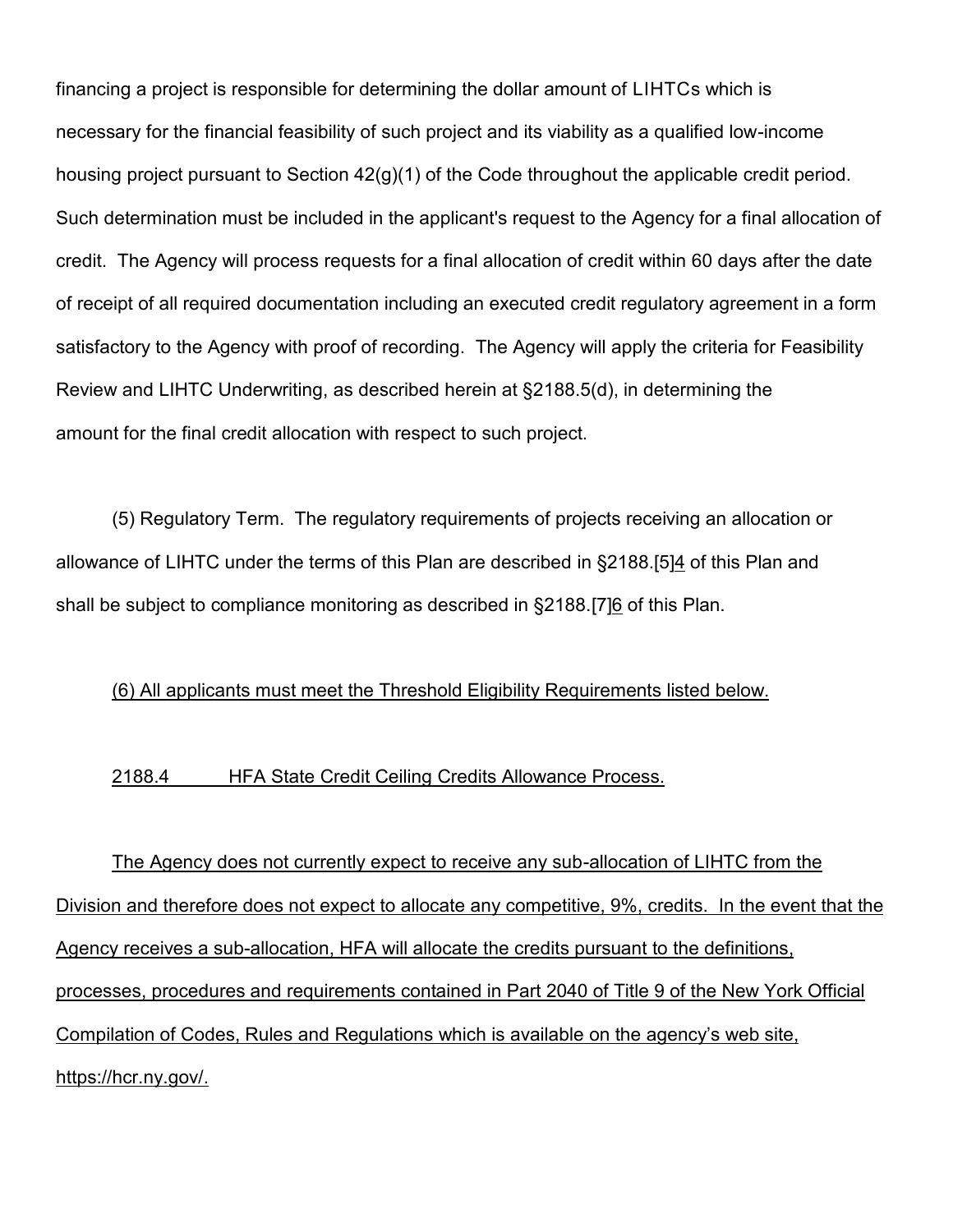#### 2188.5 Threshold Eligibility Requirements for LIHTC Allocation.

At each stage of processing, applications will be subject to a threshold eligibility review, which will include, but not necessarily be limited to, whether the project meets the following minimum requirements:

(a) The applicant is willing to enter into a regulatory agreement with HFA requiring the project to conform to the income, occupancy and rent restrictions of [Section] IRC §42.

(b) The applicant is willing to enter into a regulatory agreement with HFA for extended low income use of the project with a minimum extended use period, ending no earlier than thirty (30) years after the project is placed in service, that is in conformance with the requirements of [Section 42] IRC §42, includes an agreement to waive the right to request a Qualified Contract and providing that the extended use period will not be subject to early termination pursuant to the Qualified Contract provisions of the Code.

(c)The applicant agrees to comply with all applicable federal and state fair housing laws and regulations and not to engage in any illegal discriminatory conduct including discrimination against Section 8 voucher tenants

(d)The project receives an acceptable Financial Feasibility Review and underwrites in accordance with the applicable HFA underwriting criteria including meeting any criteria limiting costs, fees or expenses contained in the relevant Term Sheet.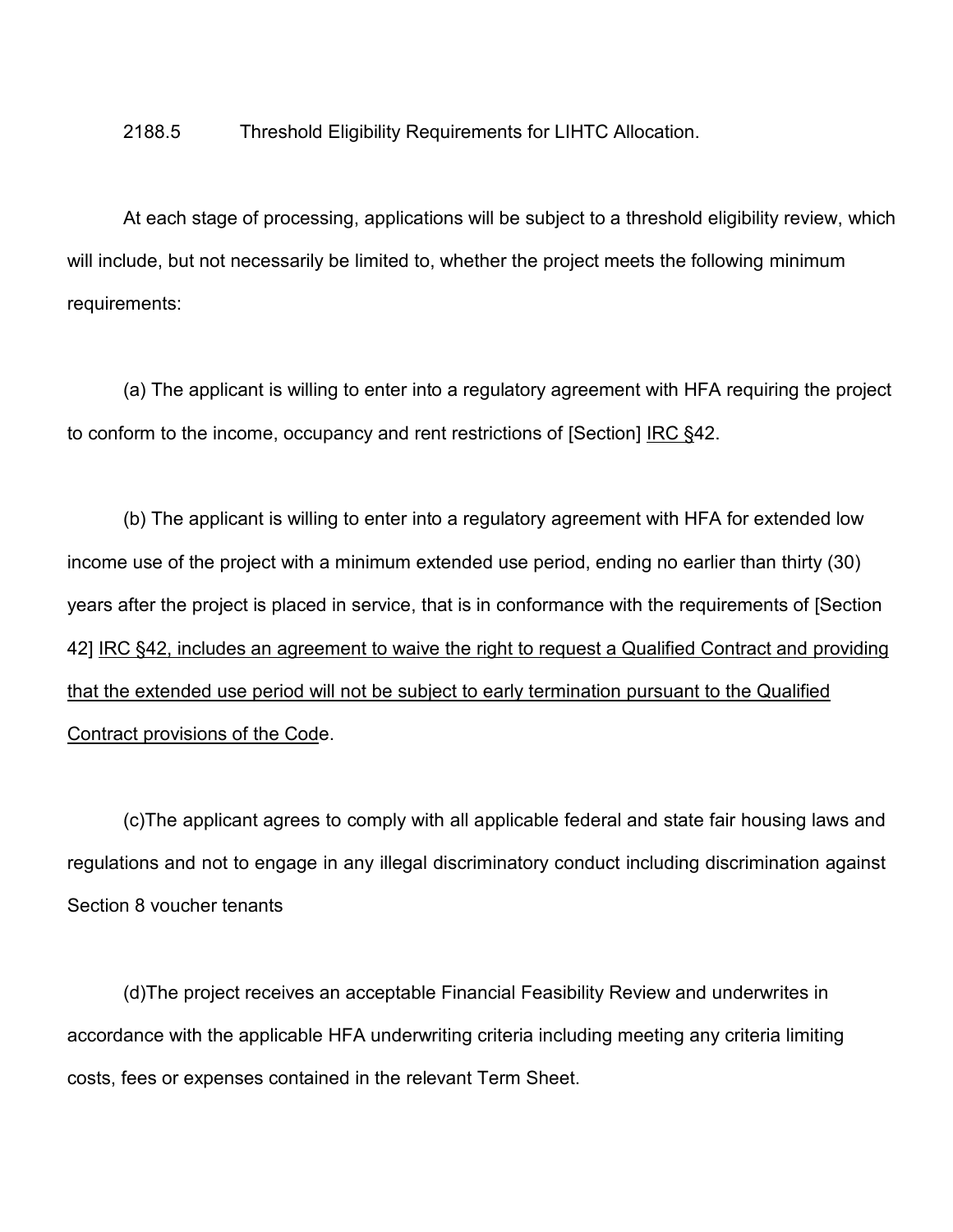(1) If a project is being bond financed by HFA, the Financial Feasibility Review will be conducted using the standards in the Term Sheet for the program the project is being financed under.

(2) Otherwise the Financial Feasibility Review will be conducted using the standards in the most reasonably applicable Term Sheet published by the Agency.

(e) The eligible basis of all the buildings in a project divided by the number of units in a project, prior to any increase for buildings in high cost areas under [Code] §42(d)(5)(B), in the applicant's request for LIHTC and/or in any Cost Certifications to support the allocation of such LIHTC, does not exceed the Per Unit Eligible Basis Limit or the eligible basis has been reduced to the maximum eligible basis permitted by the Per Unit Eligible Basis Limit under  $\S$ \$2188.[4] $3$ (e)(1)(ii), (f)(1), and ([h]g)(5) hereinabove. This requirement may be waived by the Members if the Members make a finding that it is in the public interest to recognize a greater amount of eligible basis per unit.

(f) The project is of the appropriate type (new construction, substantial rehabilitation, moderate rehabilitation and/or acquisition) and design needed to address the housing needs in the area where project is located.

(g) The size of the units in the proposed project must be appropriate for the type of occupancy proposed.

(h) The applicant has site control, consistent with the Code, for the project real estate through a lease, option, purchase contract or deed.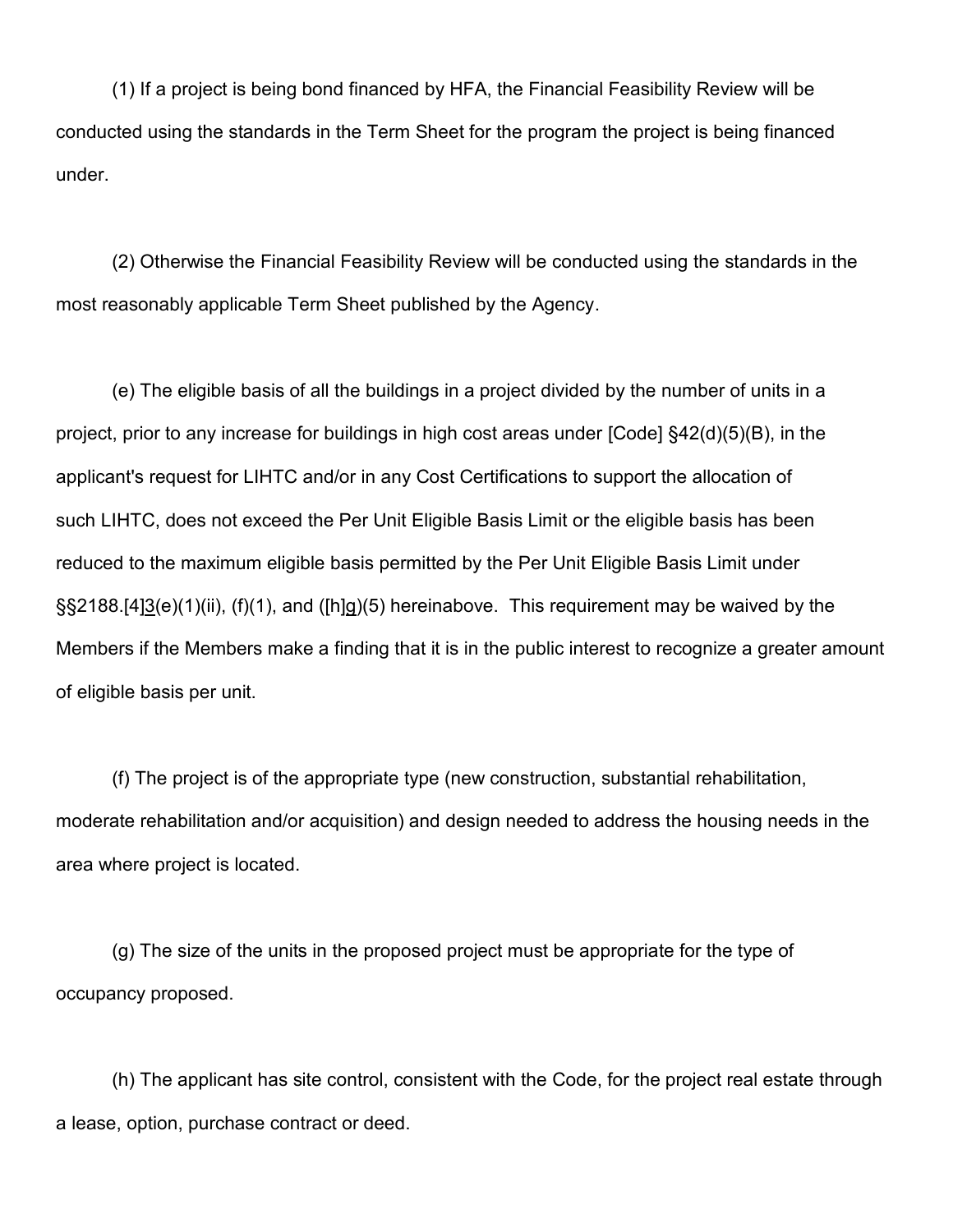(i) [All local] At the time of application, the project applicant has identified all required governmental approvals [required] necessary to construct and operate the project [have been obtained or]. At each subsequent stage of processing, the applicant [demonstrates that the project can obtain] must secure all [necessary] required governmental approvals to construct and operate the project.

(j) The project applicant has successfully developed and operated projects comparable to the proposed project and/or has, or will obtain, the capacity and experience to undertake, complete and operate the proposed project.

(k) The Agency has, prior to the second LIHTC underwriting, completed [an acceptable] a credit and background review of the project developer, owner and/or manager and their principals with acceptable results.

(l) The project developer, owner and/or manager and their principals does not include anyone who has participated in a state assisted [capital] program or project, with HFA, DHCR or any other state entity, that has been determined to be out of compliance with statutes, rules, regulations, policies or agreements and has not been corrected or otherwise resolved as determined by the supervising agency. The project developer, owner and/or manager and their principals also does not include anyone who, in sole judgement of the Agency, has initiated or been the decision maker in requesting a qualified contract under §42(h)(6)(F) after the effective date of this QAP. The project developer, owner and/or manager and their principals must inform the Agency in a timely manner of any notice of non-compliance issued at any time.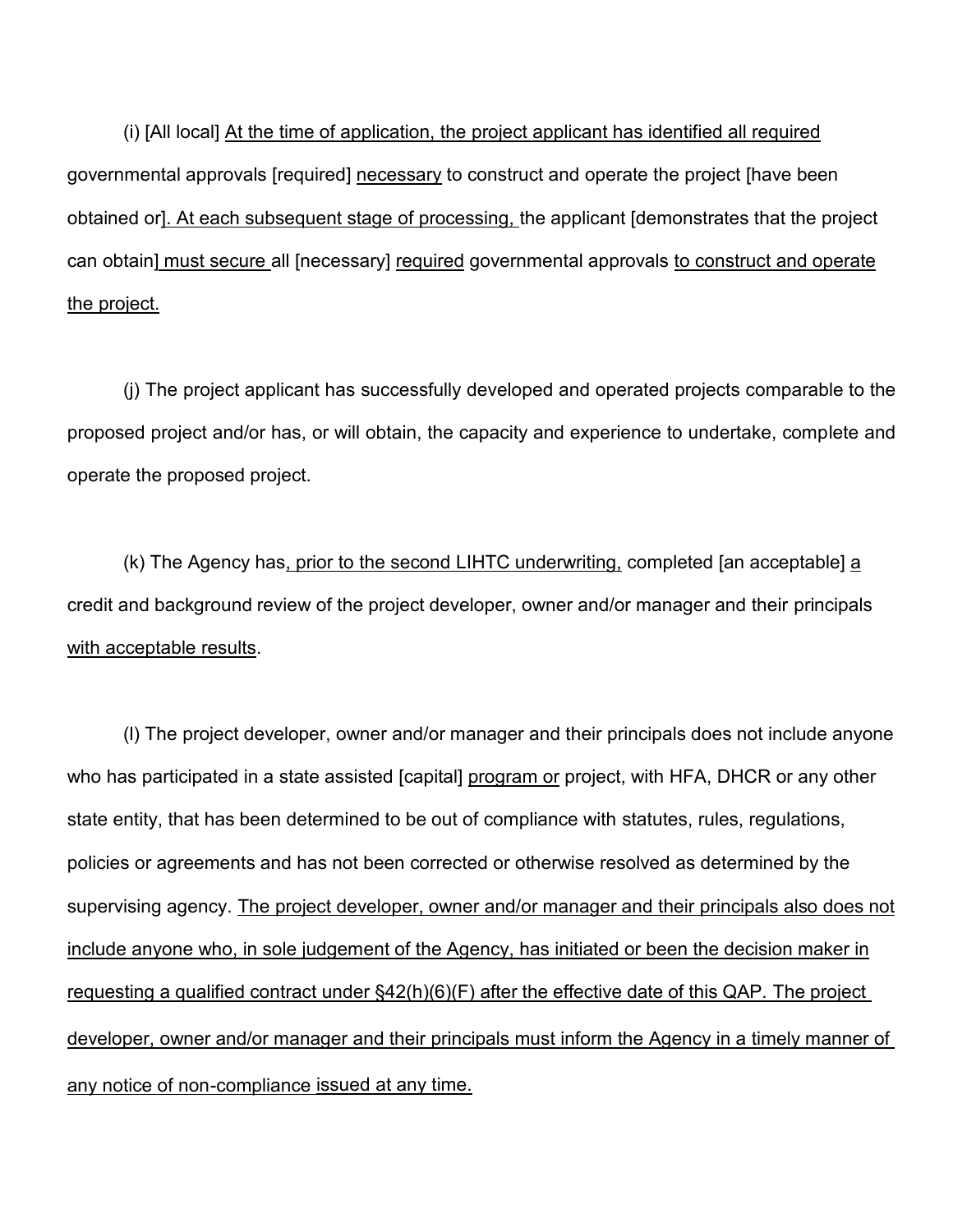(m) HFA's Due Diligence Reports include an Appraisal and/or Market Study from a licensed third party appraiser or a market study consultant, which is satisfactory in HFA's sole judgment, concerning the demand for the units to be constructed, the value of the proposed project and any other matters or issues addressed in the Due Diligence Reports.

(n) If the project developer, owner and/or manager and/or their principals have had any prior involvement with HFA, there are no unresolved LIHTC compliance or other compliance issues with the Agency. The project developer, owner and/or manager and their principals must inform HFA in a timely manner of any notice of non-compliance issued at any time.

(o) If the project developer, owner and/or manager and/or their principals have had any prior involvement with any state agency financing housing, there are no outstanding defaults or compliance problems which have not been resolved to the satisfaction of the agency involved.

(p) Projects which contain both Low Income and Market Rate Units must comply with the Agency's proportionality and distribution policy unless such compliance is waived by HFA.

(1) The Agency's proportionality and distribution policy provides that Low Income Units must be comparable to Market Rate Units; the Low Income Units must be acceptably distributed through all unit types and all floors and/or buildings in the project; and no floor and/or building should contain an undue concentration of Low Income Units.

(2) The average quality standard must be the same for the Low Income Units as for the Market Rate Units unless the Agency approves additional or modified amenities which cause the Market Rate Units to be above the average quality standard of the Low Income Units.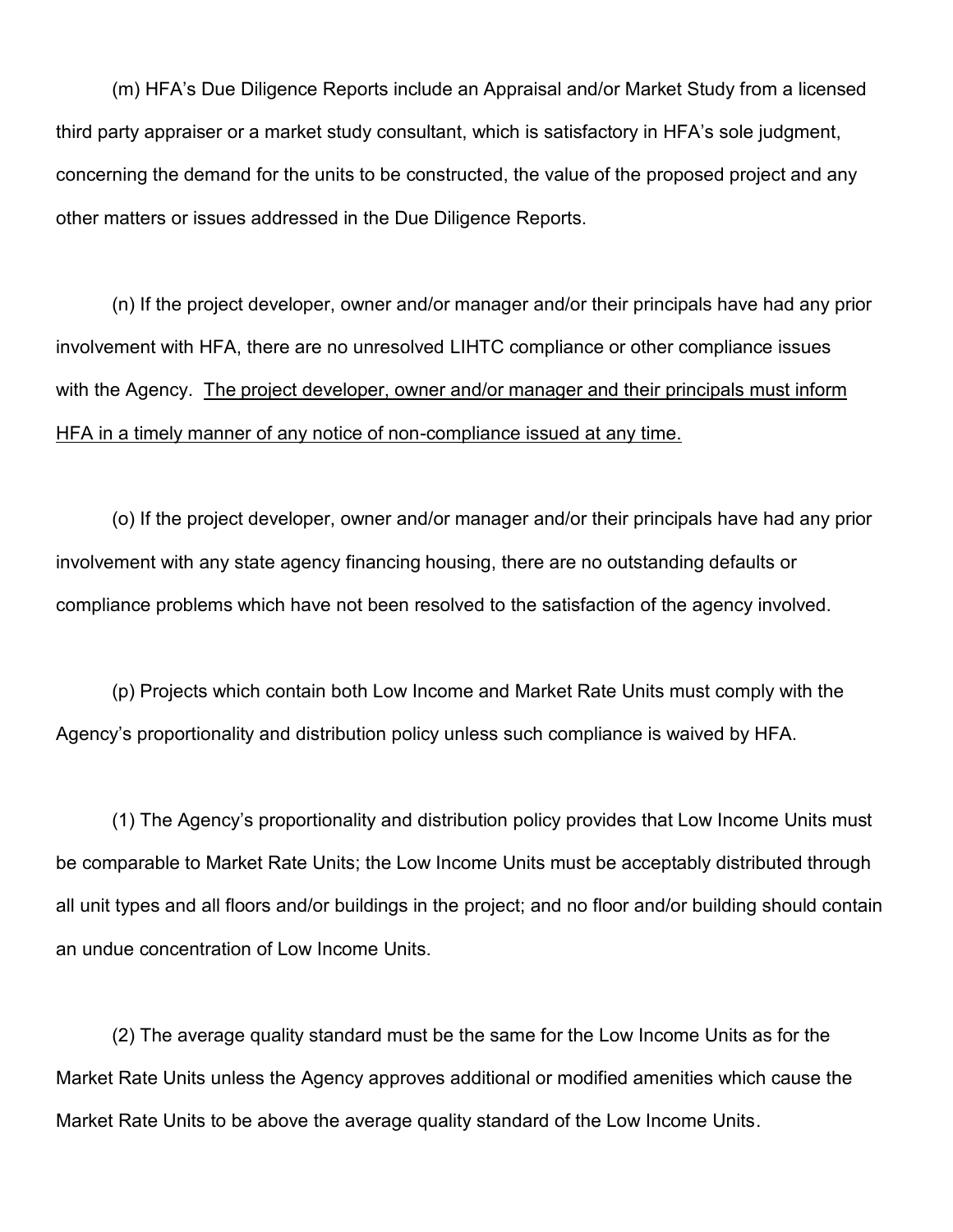(3) If the Market Rate Units are above the average quality standard of the Low Income Units, the project is subject to the provisions of Code Section 42(d)(3) which reduces eligible basis where there are disproportionate standards for units and the applicant must advise the Agency, and any Cost Certification must certify, if the cost on a per square foot basis for the Market Rate Units is no more than 15% more than the cost for the Low Income Units and therefore meets the requirements of [Section] IRC §42(d)(3)(B)(i)(I) of the Code and is, or will be, excluded from basis pursuant to [Code Section]  $IRC$ §42(d)(3)(B)(i)(II).</u>

(q) [Effective with applications received after  $1/1/2009$ , t] The project's design and construction [complies] must comply with [the Agency's minimum standards for] green and energy efficiency{and] sustainable building practices and measures appropriate for the type of building [and occupancy] proposed as [described] set forth in the Agency's [currently effective published] Termsheets and other guidance. Rehabilitation projects must take into account, among other factors, cost effectiveness based on the scope of reconstruction necessary and the historic nature of the project. All projects must identify how green and energy efficiency sustainable building requirements will be met and agree to provide, prior to construction closing, a certification from a responsible green and/or energy professional that the project will meet such requirements.

(r) All LIHTC-assisted first floor units in new construction projects without an elevator, all LIHTC-assisted units in new construction projects with an elevator, and as many LIHTC-assisted units as feasible in adaptive reuse or rehabilitation projects shall meet Visitability Standards, except when such standards are demonstrated to be irreconcilable with federal, state or local statutes,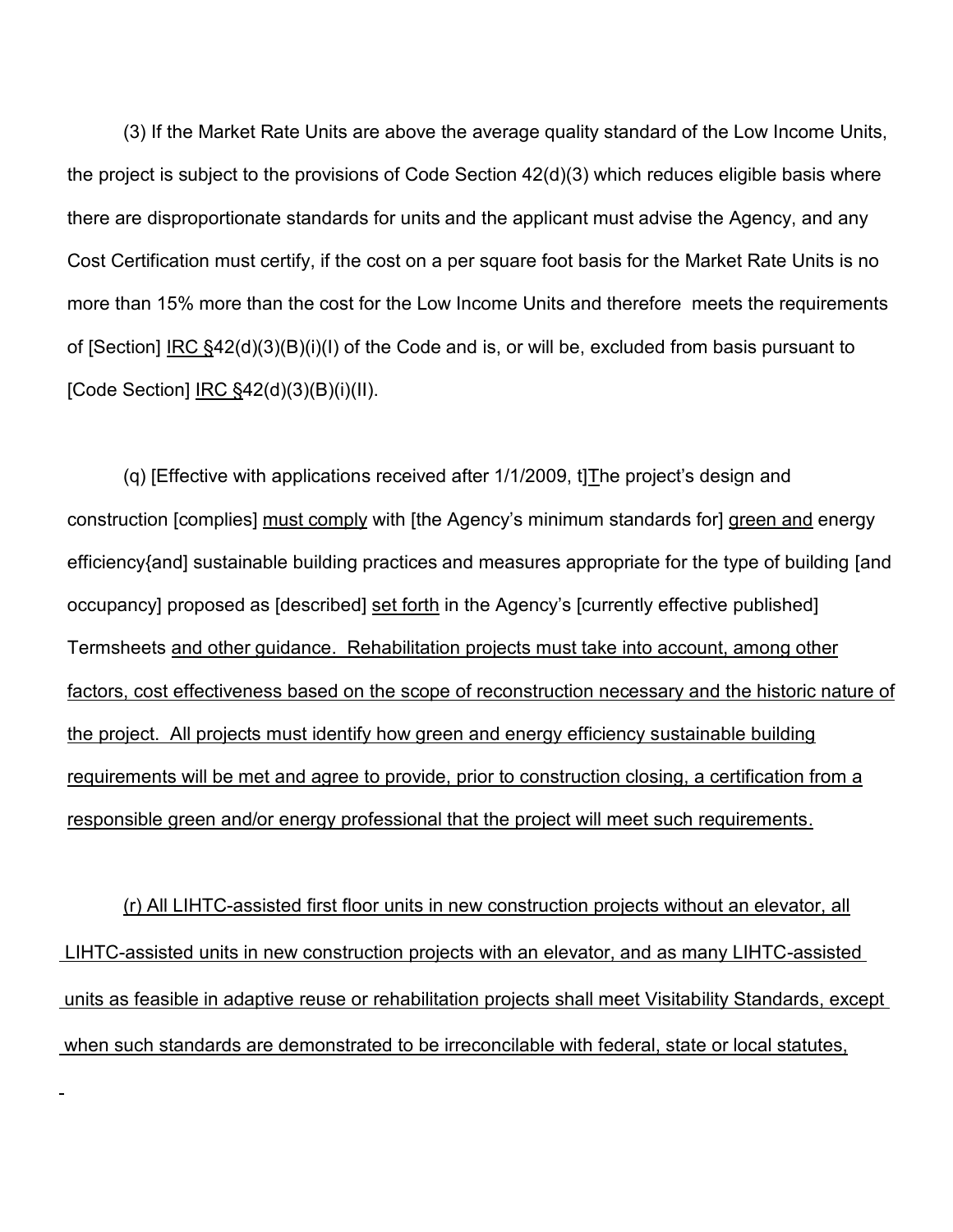(s) The minimum qualified basis for rehabilitation expenditures is three times the per lowincome unit qualified basis amount under §  $42(e)(3)(A)(ii)(II)$  in effect at the time of a project's construction closing. This requirement may be waived by the Members upon a finding that it is in the public interest to permit a lower minimum qualified basis for rehabilitation expenditures.

(t) The applicant will agree to permit HFA to commission a cost audit of all the project related costs, agree to permit the Agency to commission an energy and green performance audit and include a provision in all contracts with contractors, design professionals and consultants that permits the Agency's auditors to examine the books and records relevant to the project.

(w) The project applicant agrees not to contract for any services related to the project with any entity on any Federal or New York State debarment list and include a provision in all contracts related to the project barring the participation of entities on such lists.

(x) The project applicant, developer, owner, general contractor and/or manager and their principals are in compliance with all relevant federal, New York State, Division, Agency policies and requirements, and local laws and regulations, including but not limited to the prohibition against discriminating against Section 8 Housing Choice Voucher holders, nondiscrimination and marketing policies, guidelines and requirements.

2188.6 Scoring Criteria for State Credit Ceiling LIHTC Allocation. [(a) Project Location (maximum of 5 points):

(1) The project fosters the geographic dispersion of low income housing, by siting Low Income Units in an area with few such units.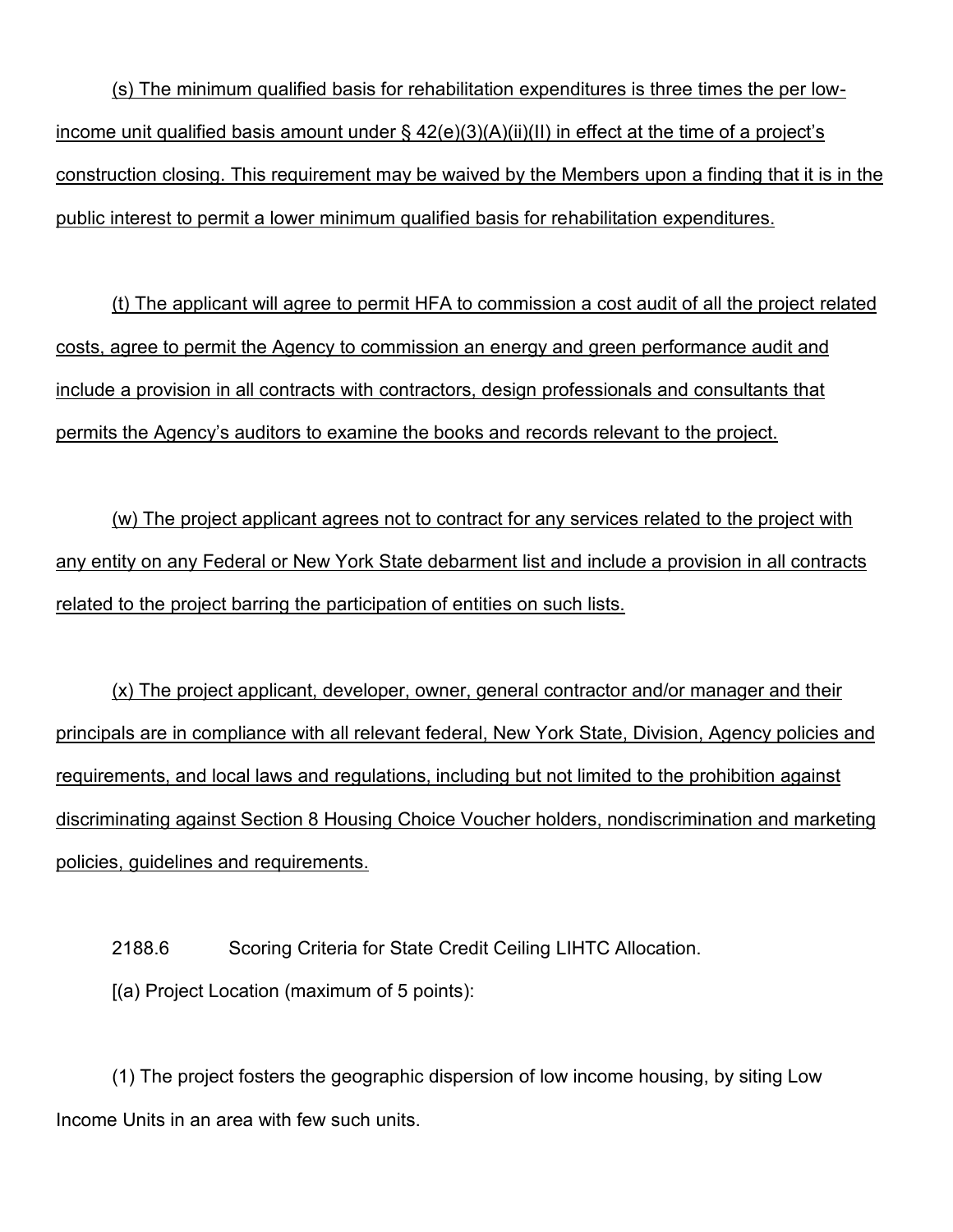(2) The project location is suitable for the intended low income tenant population. Depending on the intended population (elderly, families with children etc.), this criterion requires the evaluation of the proximity of schools, medical and recreational facilities, employment opportunities, appropriate social services, mass transit, etc.

(3) The project site is appropriate for the planned development and will not require extraordinary sitework or infrastructure development.

(b) Housing Needs Characteristics (maximum of 5 points):

(1) The project satisfies a demonstrated need and demand in the market area for the number and size of units and the mix of Low Income Units and Market Rate Units.

(2) The project has support from state or local officials or community groups. Local support may be demonstrated by the award of a locally administered grant, subsidy or tax abatement, by reference to a formally adopted local development plan, or by statements submitted by local officials or leaders of community groups. State support may be demonstrated by statements, actions or awards of DHCR or any other State housing agency.

(c) Project Characteristics (maximum of 15 points):

(1) The project promotes the economic integration of tenants, by providing units at a variety of sizes and rents.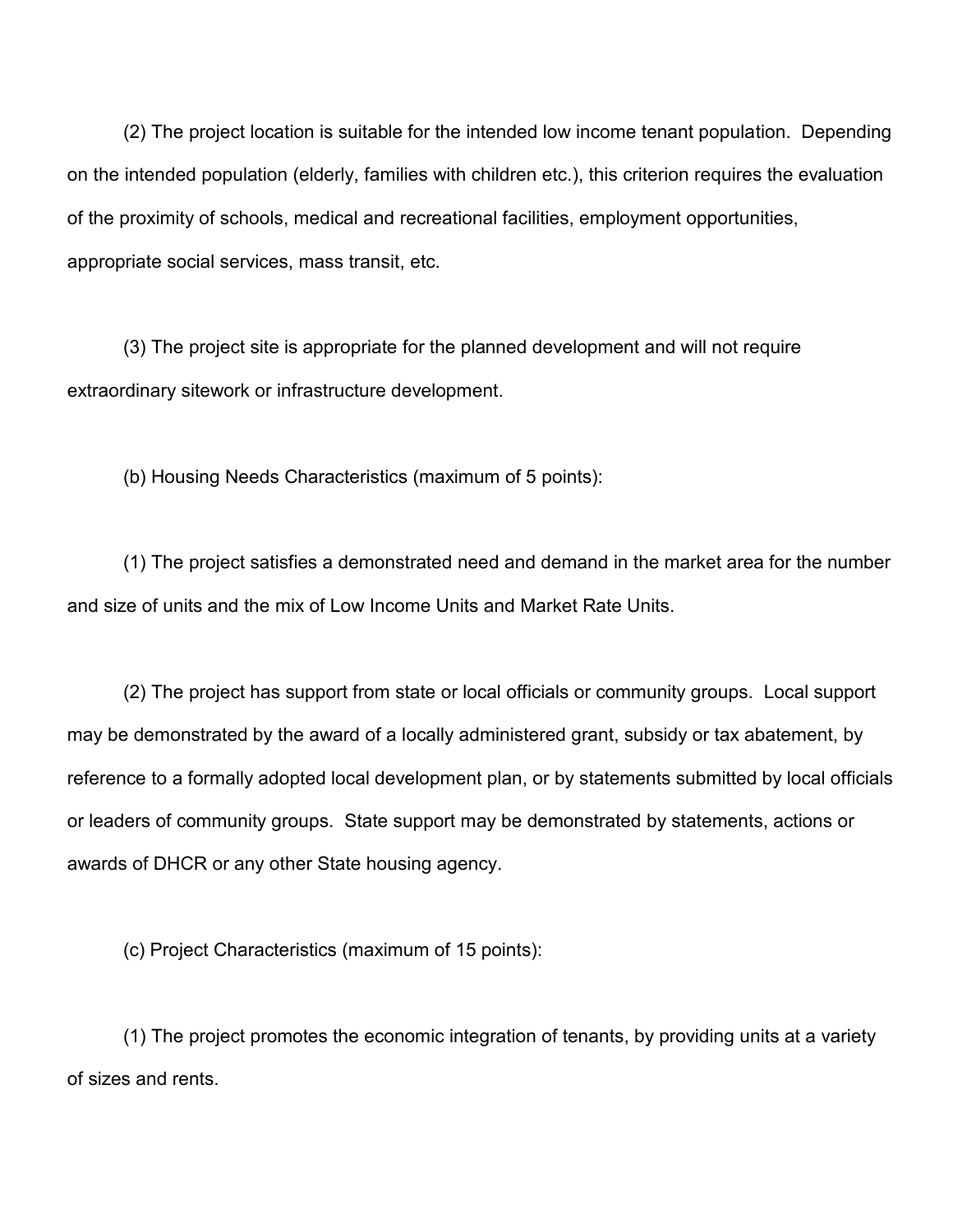(2) The project provides social services suitable for the intended tenant population (e.g., employment counseling, subsidized day care, etc.).

(3) The project provides appropriate facilities for residents (e.g., community rooms, children's play areas, etc.).

(4) The project's design and engineering will minimize maintenance and operating costs over the useful life of the project.

(5) The project's design, engineering and proposed operations will result in a more energy efficient project than required by the applicable building codes; other applicable laws, ordinances or regulations and the Agency's policies on energy efficiency and sustainable development.

(6) The project includes the preservation and/or adaptive reuse of the historic nature of the project's existing structure, structures or site, for example, by including the rehabilitation of certified historic structures.

(7) The project includes the use of existing housing as part of a community revitalization plan.

(d) Sponsor Characteristics (maximum of 10 points):

(1) The sponsor and the development team have a track record in developing housing of the type and scale proposed.

(2) The development team includes one or more State certified minority business enterprises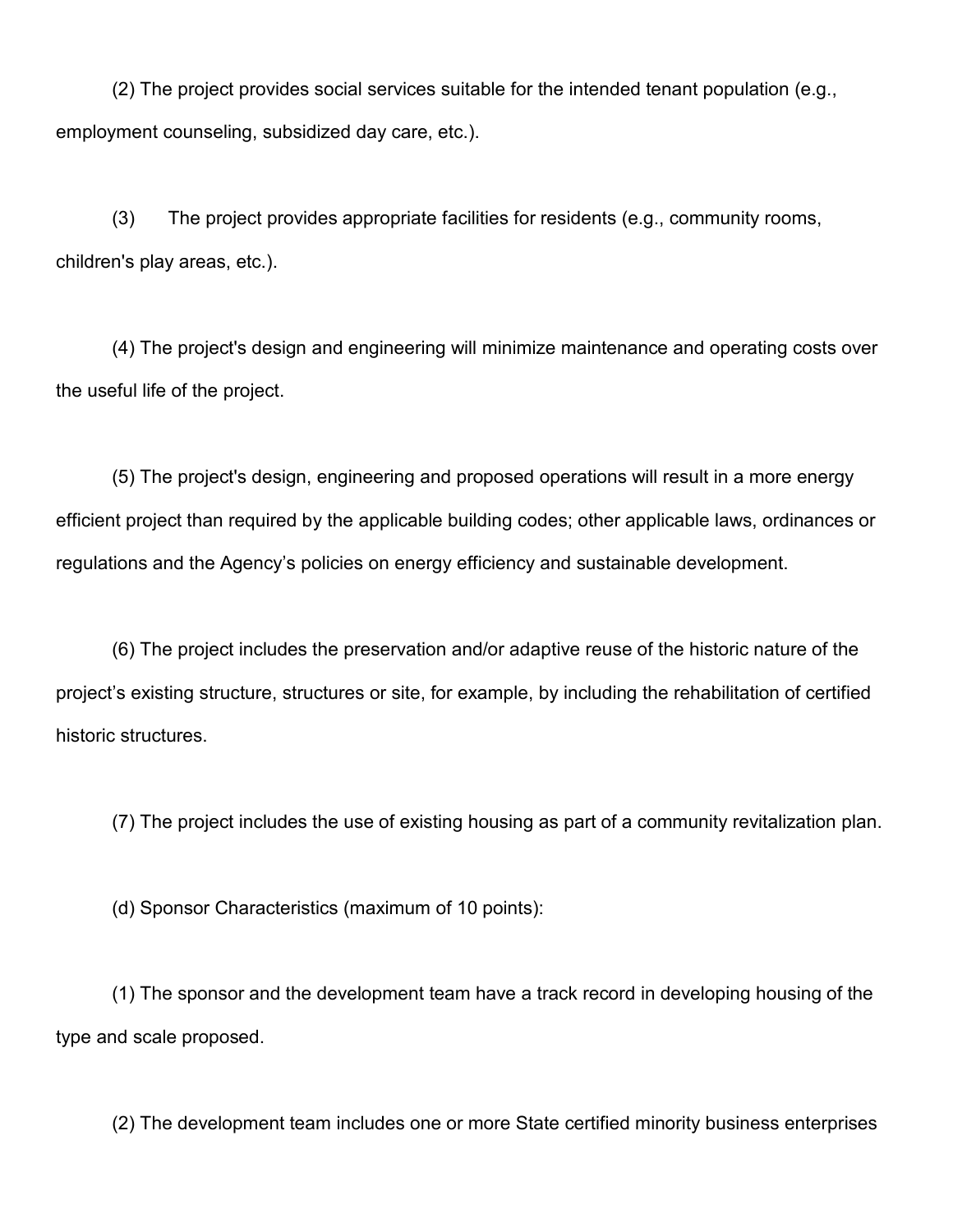or women owned business enterprises.

(e) The project is intended to serve a population of individuals with children (maximum of 5 points).

(f) The project is intended for eventual tenant ownership ( maximum of 5 points).

(g) Tenant Populations with Special Housing Needs (maximum of 10 points):

(1) To the extent permitted by law, the project provides a significant amount of housing for populations with special housing needs such as the elderly or the homeless.

(2) The project provides handicapped adaptable units above the minimum required by the Americans with Disabilities Act and/or any other applicable statute, ordinance or regulation.

(h) The project's marketing plan includes outreach to persons on public housing waiting lists (maximum of 5 points).

(i) Serving the Lowest Income Tenants (maximum of 10 points):

(1) the project provides housing for a higher percentage of Low Income Units than required by Section 42's minimum low income set aside.

(2) The project provides housing to a lower income population than required by Section 42's minimum low income set aside.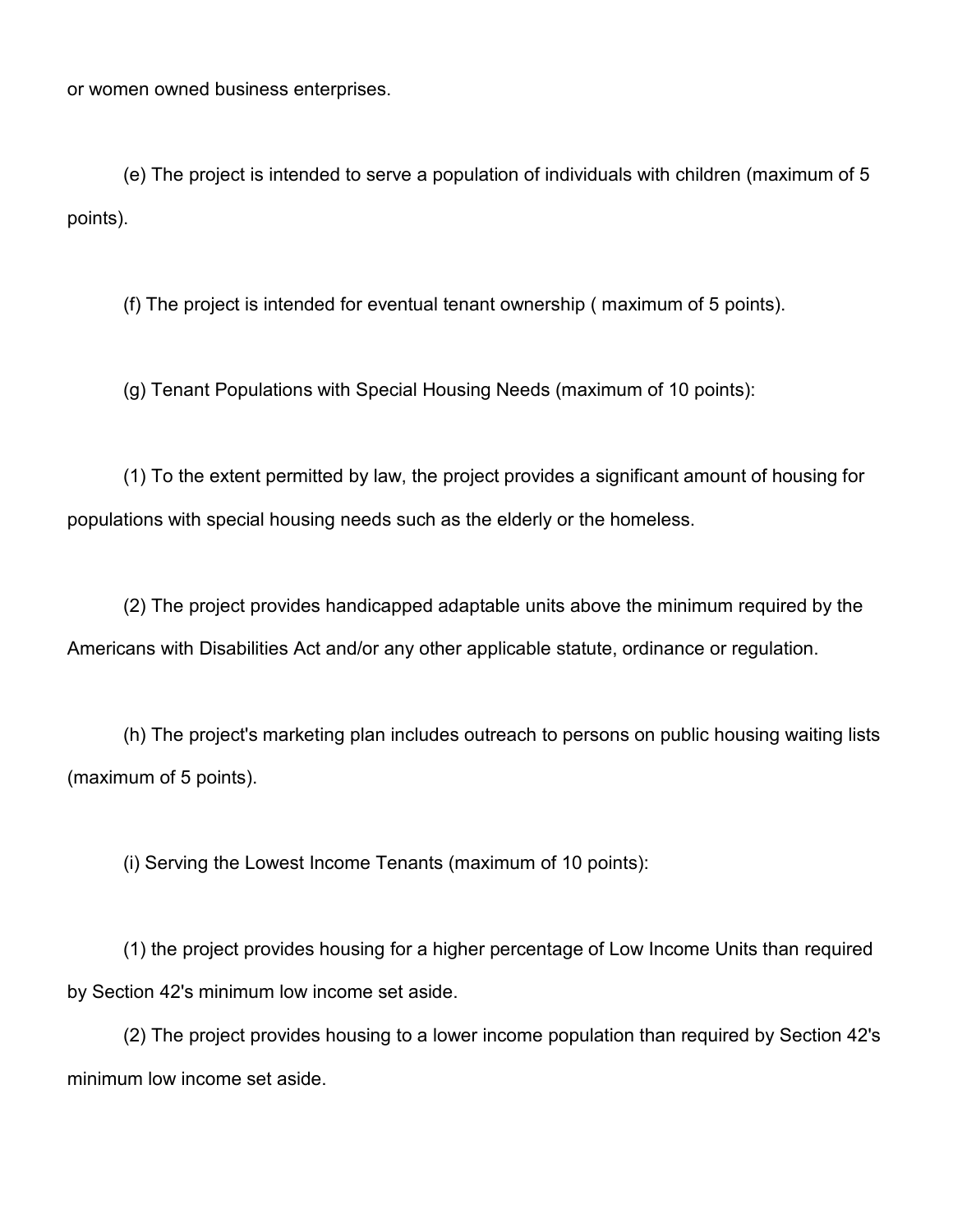(j) The applicant agrees to extend the period of low income use beyond the minimum required by Section 42 (maximum of 10 points).

(k) The project is located in a qualified census tract and the development of the project contributes to a concerted community revitalization plan (maximum of 5 points).

(I) The applicant agrees to waive the right under Code Section  $42(h)(6)(E)(i)(II)$  to terminate the "extended use period" (as defined in Code Section 42(h)(6)(D)) if the Agency is unable to present the project owner with a "qualified contract" (as defined in Code Section 42(h)(6)(F)) (maximum of 15 points).]

If HFA receives a sub-allocation of credits, all projects applying for a State Credit Ceiling LIHTC Allocation shall be evaluated in accordance with the Definition, Process, Threshold Eligibility Requirements, General, and Scoring Criteria contained in Title 9, Part 2040 of the New York Codes, Rules and Regulations (NYCRR) (the "DHCR QAP") which is available on the agency's web site, [https://hcr.ny.gov/.](https://hcr.ny.gov/)

2188.7 Procedures for Monitoring of Projects.

(a) With respect to each project to which the Agency has allocated or allowed LIHTC, the owner of the project shall be required to execute a Regulatory Agreement, which outlines the program requirements. The Regulatory Agreement will be recorded as a restrictive covenant binding all subsequent owners and managing agents of the project.

(b) LIHTC Monitoring Officer. All HFA administrative functions related to the operation of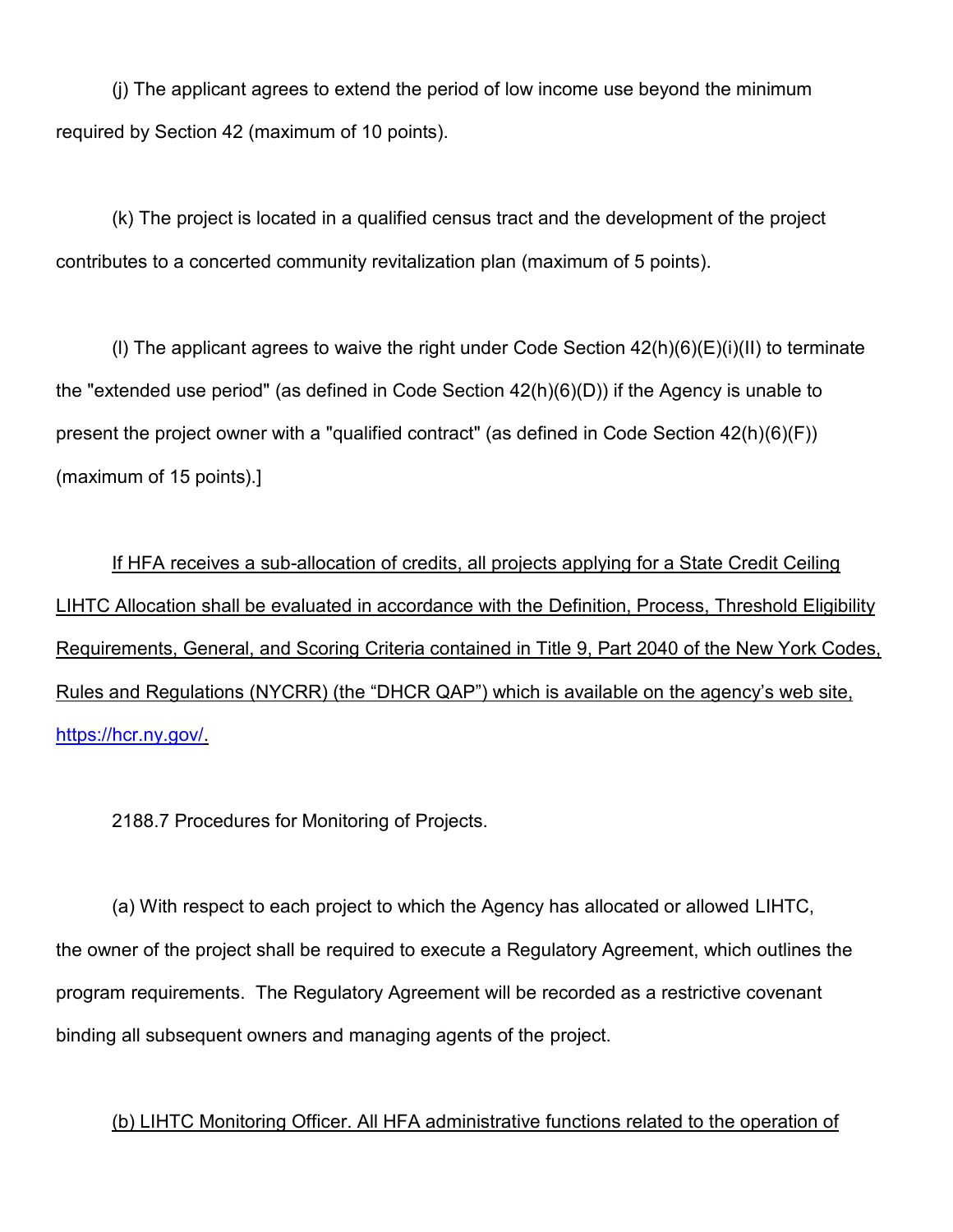qualified low-income buildings shall be the responsibility of the monitoring officer who, unless otherwise designated by the Commissioner/CEO, shall be the Senior Vice President for Statewide Asset Management. The monitoring officer will be responsible for enforcing all regulatory agreements and reporting noncompliance to the IRS. All correspondence and/or legal notices should be addressed to the attention of the low-income housing monitoring officer at HFA's Office of Housing Operations/Statewide Asset Management.

([b]c) Section  $42(m)(1)(B)(iii)$  of the Code mandates that state housing credit agencies monitor all placed in service tax credit developments for compliance with the provision of Section 42. The Code also mandates that the state housing credit agencies notify the Internal Revenue Service of any instance of noncompliance through the issuance of IRS Form 8823. Although the Agency is responsible for monitoring the owner's compliance with the Code, it is expressly understood that this responsibility does not and will not make the Agency liable in any manner whatsoever for any noncompliance by the owner.

(d) Monitoring Fees:

(1) A reasonable annual monitoring fee will be charged by the Agency and will vary depending on the type and size of the project.

(2) The monitoring fee for any project financed by HFA shall be included in the Agency's normal financing servicing fee for the applicable financing program as specified in the appropriate financing documents.

(3) If HFA does not provide permanent financing to a project for which it allocates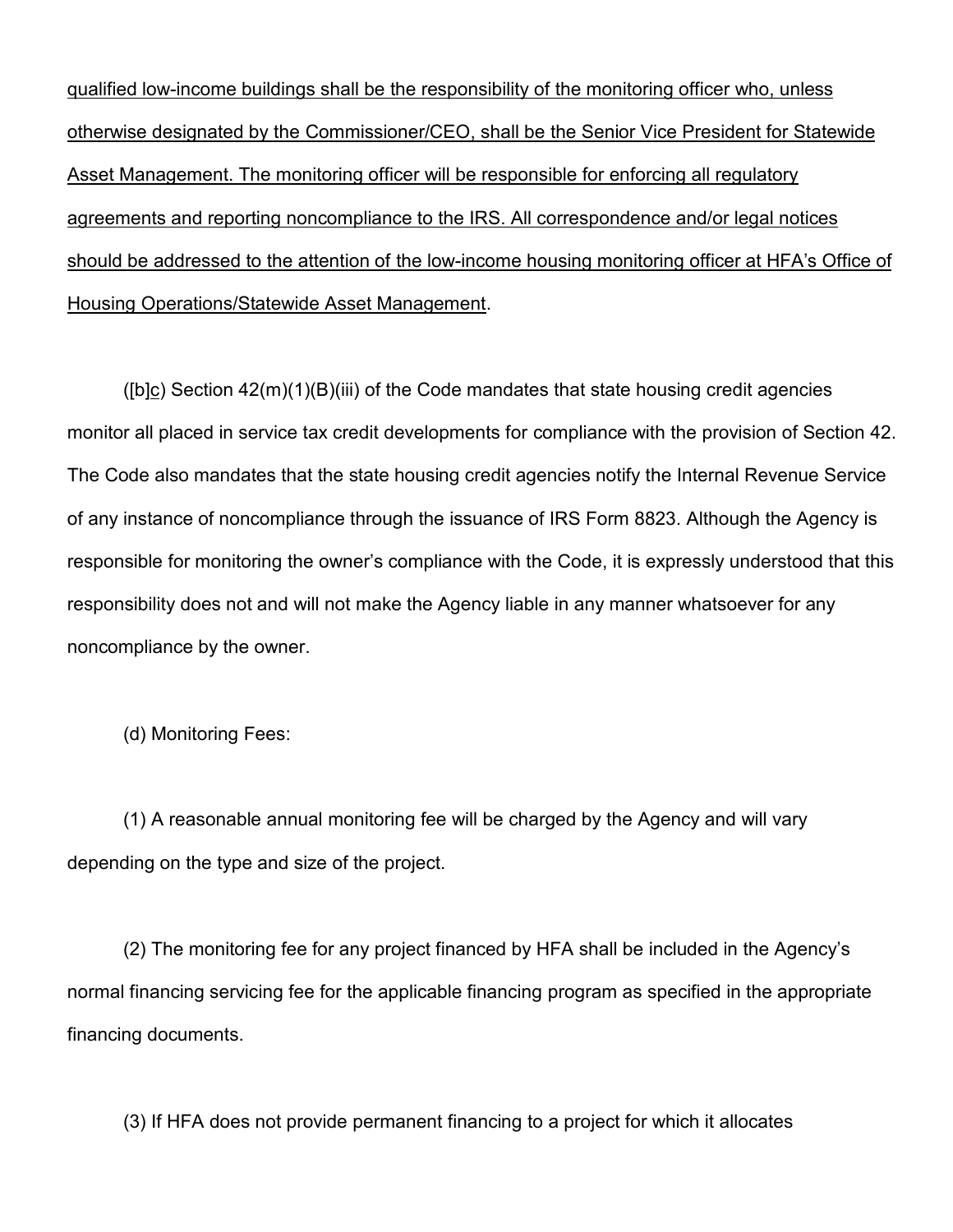LIHTC, or if the permanent financing of a project is prepaid, or the Agency otherwise is no longer entitled to a fee for servicing such financing, the Agency shall charge a monitoring fee based on the Agency's estimate of the costs associated with monitoring the project. The Agency reserves the right to adjust monitoring fees based on administrative or other cost increases to monitor overall compliance.

([d]e) Required Staff Training:

(1) The Agency mandates applicants to require management staff administering any project which may receive an allocation of LIHTC to complete a [training seminar] certification program from an entity acceptable to the Agency on Low Income Housing Tax Credit compliance before the project is placed in service.

(2) All project management plans must include a requirement that appropriate staff administering any project containing Low Income Units shall receive training and certification at the commencement of employment[, if necessary] and [periodic] refresher training in LIHTC compliance as necessary, not less than every five years.

([e]f) Recordkeeping and Record Retention.

(1) Recordkeeping. The Regulatory Agreement shall provide that the owner of the project is required to keep records for each building with respect to which LIHTC has been allocated or allowed that show for each year in the "compliance period" (as defined in Code Section 42(i)(1)):

(i) The total number of residential rental units in each building (including the number of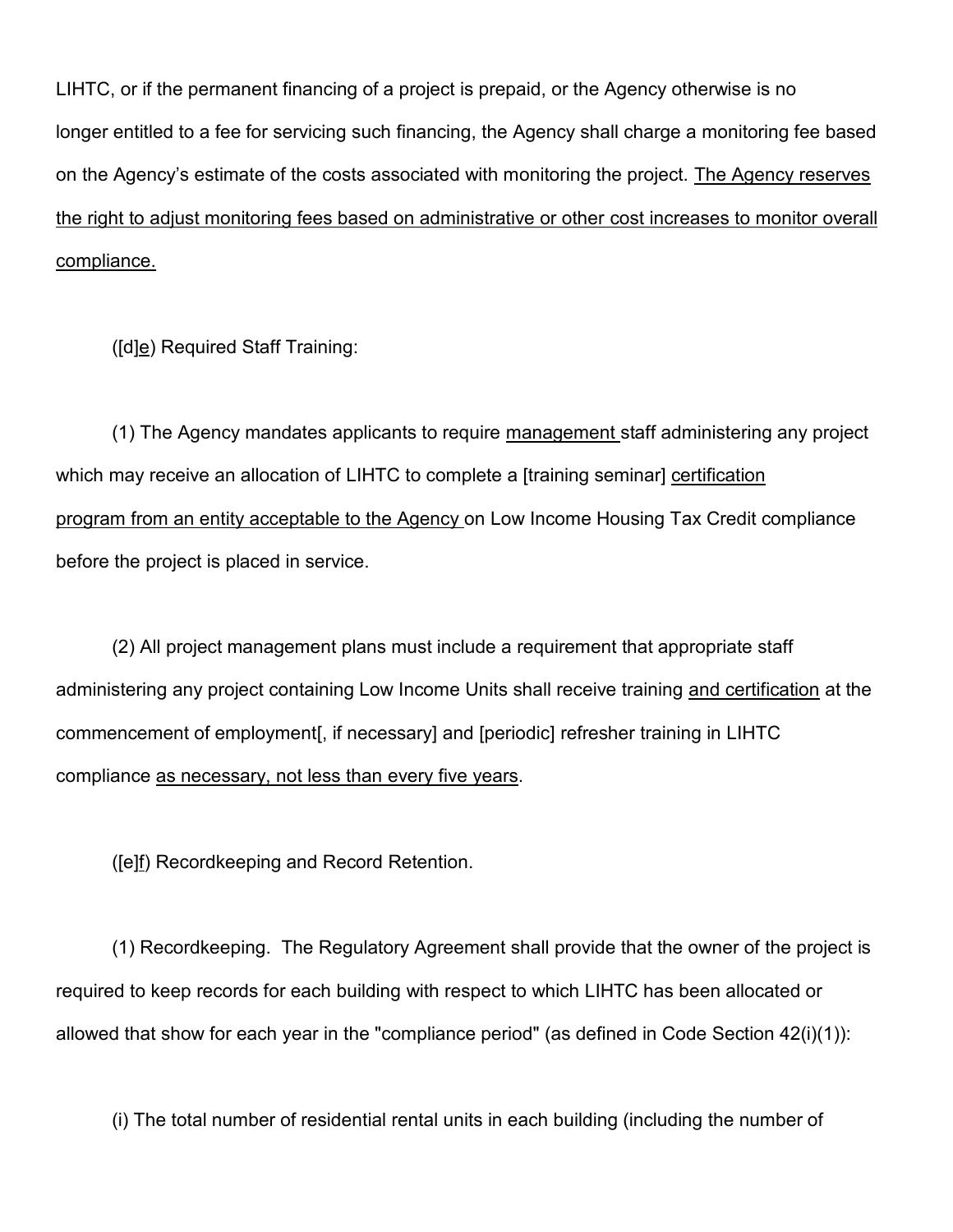bedrooms and the size in square feet of each residential rental unit);

(ii) The percentage of residential rental units in each building that are Low Income Units (as defined in Code Section 42(i)(3));

(iii) The rent charged on each residential rental unit in each building (including any utility allowances);

(iv) The Low Income Units vacancies in each building and information that shows when, and to whom, the next such available units were rented;

(v) The annual income certification and recertification of each tenant of a Low Income Unit in the project if a waiver has not been granted under §2188.7(h) below;

(vi) Documentation to support the income certification and recertification made by each tenant of a "Low Income Unit" (for example, a copy of the tenant's federal income tax return, Forms W-2, or verifications of income from third parties such as employers or state agencies paying unemployment compensation), in accordance with Section 1.42-5(b)(1)(vii) of the applicable IRS regulations;

(vii) The "eligible basis" (as defined in Code Section 42(d)) and the "qualified basis" (as defined in Code Section 42(c)) of each building, at the end of the first year of the "credit period" (as defined in Code Section 42(f)(1)), the placed in service date of each building, the applicable fraction chart for each building, list of services and amenities offered to all residential tenants with corresponding fee charges, if any, and a copy of the IRS Form 8609;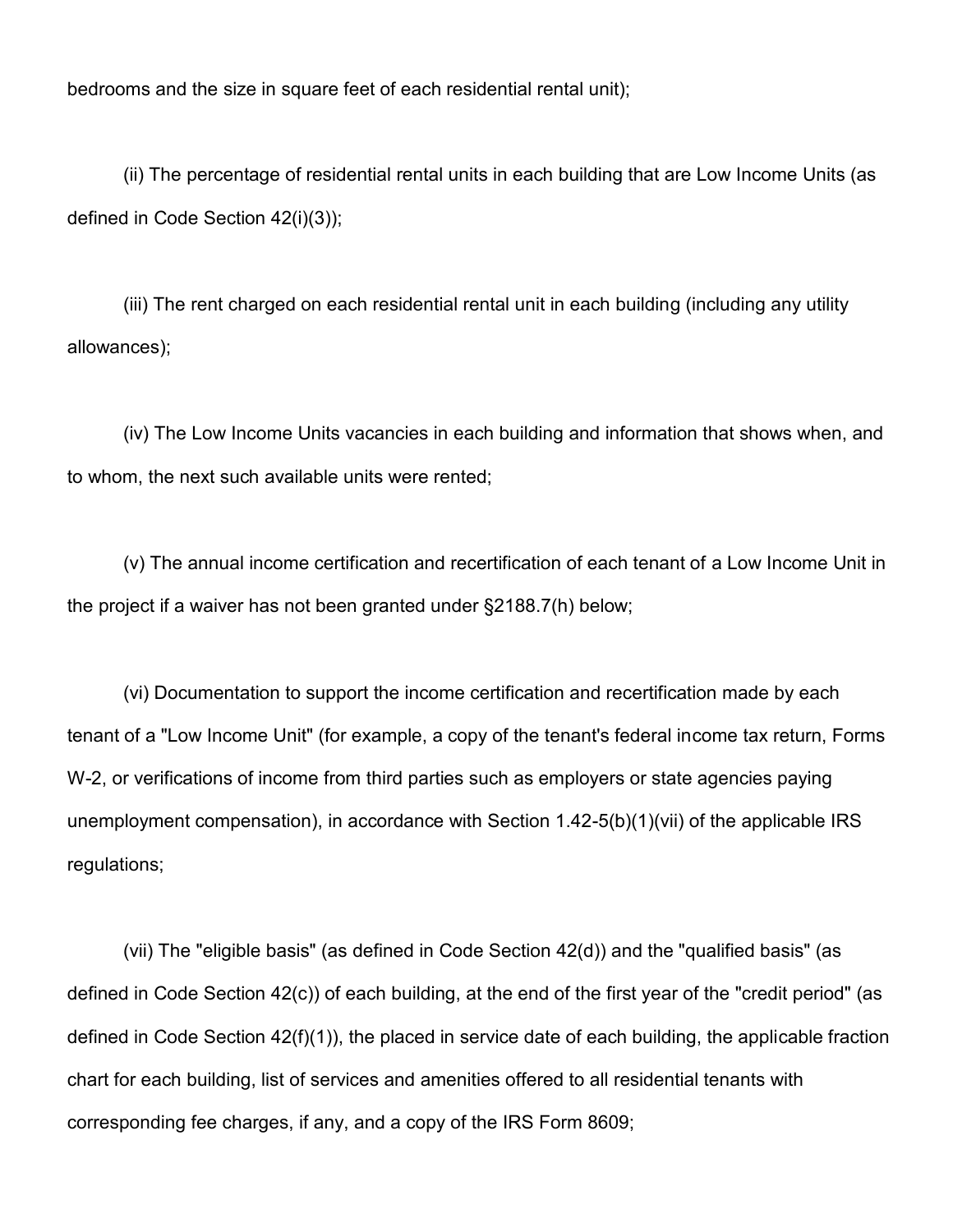(viii) The character and use of the nonresidential portion of the building included in the building's "eligible basis";

(ix) In a format acceptable to the Agency, the data elements specified by the Agency that are necessary for the Agency to meet its reporting requirements under Section 36, Collection of Information on Tenants in Tax Credit Projects, of Title I of the United State Housing Act of 1937; and

(x) Such other information as the Agency may reasonably request from time to time.

(2) Record Retention. The Regulatory Agreement shall provide that the owner of the project shall retain the foregoing records for at least six years after the due date (including any extensions for any filings required to be made by the owner with the Internal Revenue Service or its successor agency) for that year, except that the records for the first year of the "credit period" shall be retained for at least six (6) years after the due date (including any extensions for any filings required to be made by the owner with the Internal Revenue Service or its successor agency) for the last year of the "compliance period"."

(3) Inspection Record Retention. The Regulatory Agreement shall provide that the owner of the project shall retain the original local health, safety, or building code violation reports or notices that were issued by the State or local government unit responsible for making local health, safety, or building code inspections for the Agency's inspection under §2188.7(i) below. Retention of the original violation reports or notices is required until the later of when the Agency reviews the violation reports or notices and completes its inspection under §2188.7(i) below or when the violation is corrected.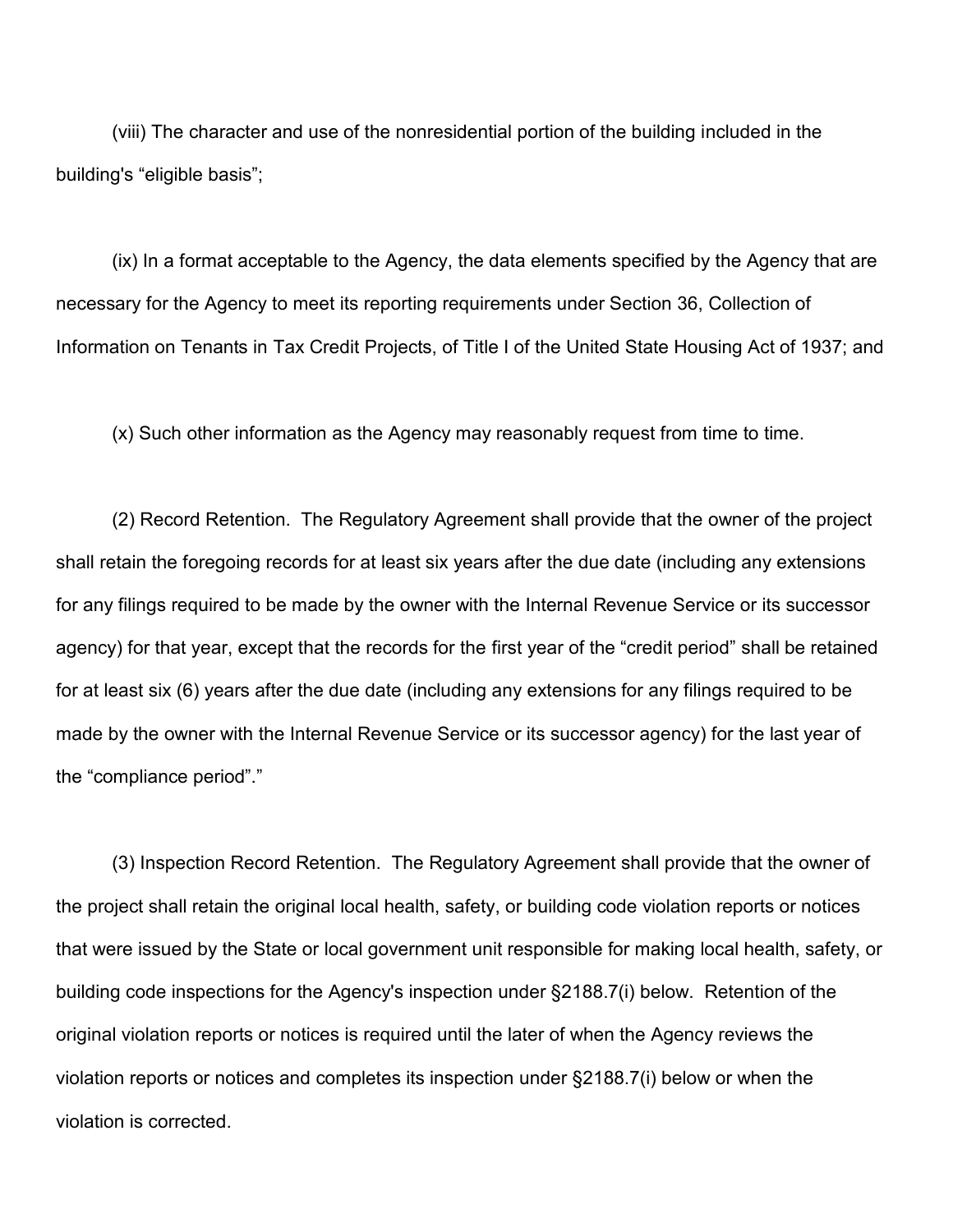([f]g) Certification, Inspection and Review.

(1) [Certification. The Regulatory Agreement shall provide that the owner of the project must certify, in a sworn statement (the "Owner's Certification"), at least annually during the "compliance period" to the Agency, that, for the preceding 12-month period.] Certification period. Annual certifications shall be submitted for all projects for which final credit allocation has been issued and shall be submitted annually for the period during which the project is subject to regulation under the code. The owner of a low-income housing project shall certify annually under the penalty of perjury that the project or building is in compliance with all applicable State and Federal laws, regulations, procedures, policies and contractual obligations in a form approved by HFA.

(2) The project meets the requirements of[:

(i) The 20-50 test under Code Section  $42(g)(1)(A)$ , the 40-60 test under Code Section  $42(g)(1)(B)$ , or the 25-60 test under Code Section  $42(g)(4)$  and  $142(d)(6)$  for New York City, whichever minimum set-aside test was elected for the project and[

(ii) If] if applicable to the project, the 15-40 test under  $[Code Section]$  IRC  $\S$ 42(g)(4) and [Code Section] IRC §142(d)(4)(B) for "deep rent skewed" projects.

(3) There was no change in the "applicable fraction" (as defined in IRC §42(c)(1)(B)) of any building in the project, or that there was a change, and a description of the change.

(4) The owner has received an annual income certification from each tenant of a Low Income Unit and documentation to support that certification, or, in case of a tenant receiving Section 8 housing assistance payments, a statement from a public housing authority described in paragraph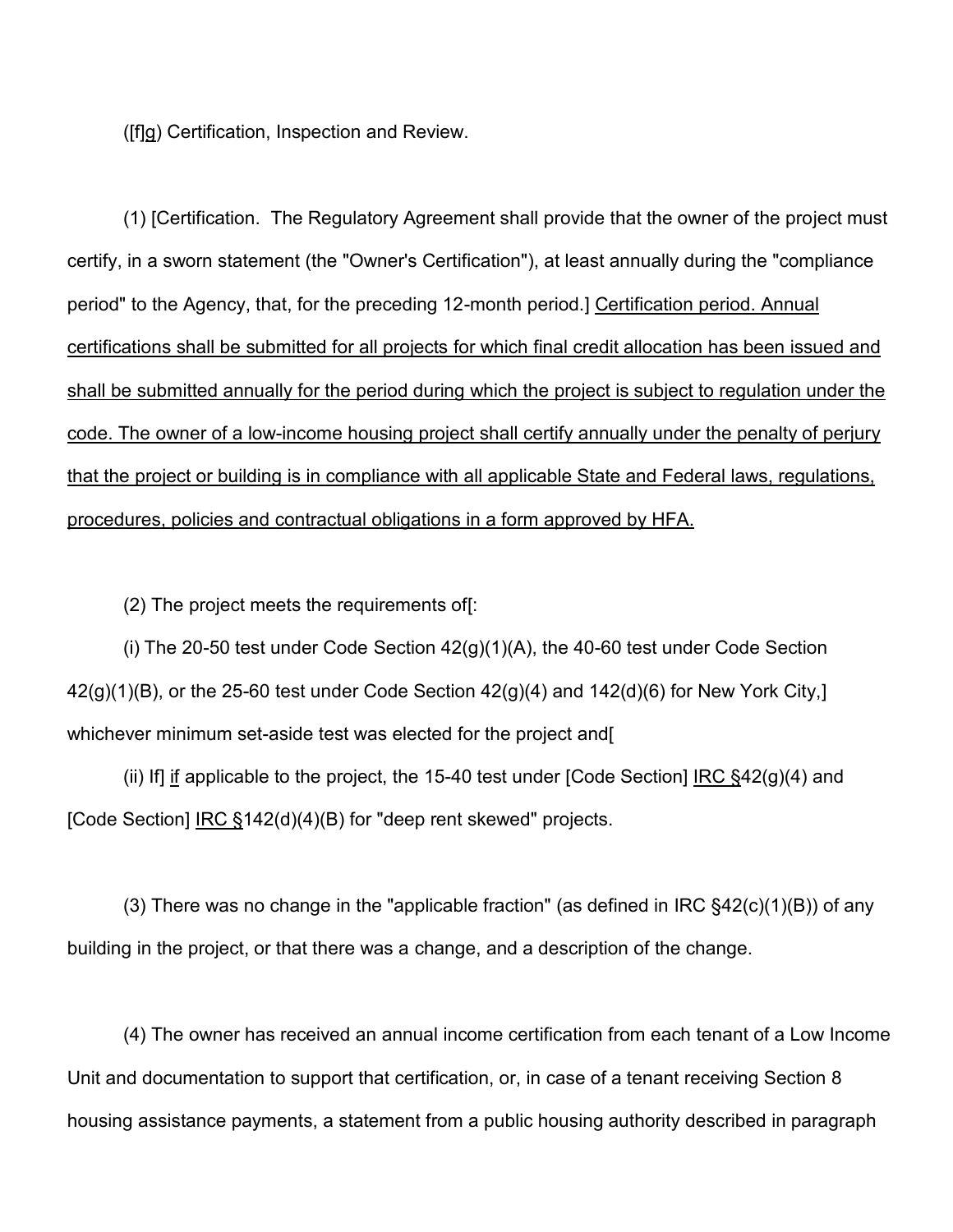(b)(1)(vii) of Section 1.42-5 of the IRS regulations, if a waiver has not been granted pursuant to §2188.7(h) below.

(5) Each Low Income Unit in the project is rent restricted within the meaning of [Code Section]  $\overline{\text{IRC}}$  §42(g)(2).

(6) All units in the project are and have been for use by the general public and used on a nontransient basis (except for transitional housing for the homeless provided under Code Section 42(i)(3)(B)(iii)).

(7) Each building in the project is and has been suitable for occupancy, in compliance with all applicable local health, safety, and building codes and the State or local government unit responsible for making local health, safety, or building code inspections did not issue a violation report for any building or low-income unit in the project. If a violation report or notice was issued by the governmental unit, the owner must either attach a statement describing the nature of the violation(s) or a copy of each violation report to the Owner's Certification. The owner must also indicate whether the violation has been corrected.

(8) There has been no change in the "eligible basis" of any building in the project or, if there has been a change, the nature of the change.

(9) All tenant facilities included in the "eligible basis" of any building in the project, such as swimming pools, other recreational facilities, and parking areas, are provided on a comparable basis without charge to all tenants in the building.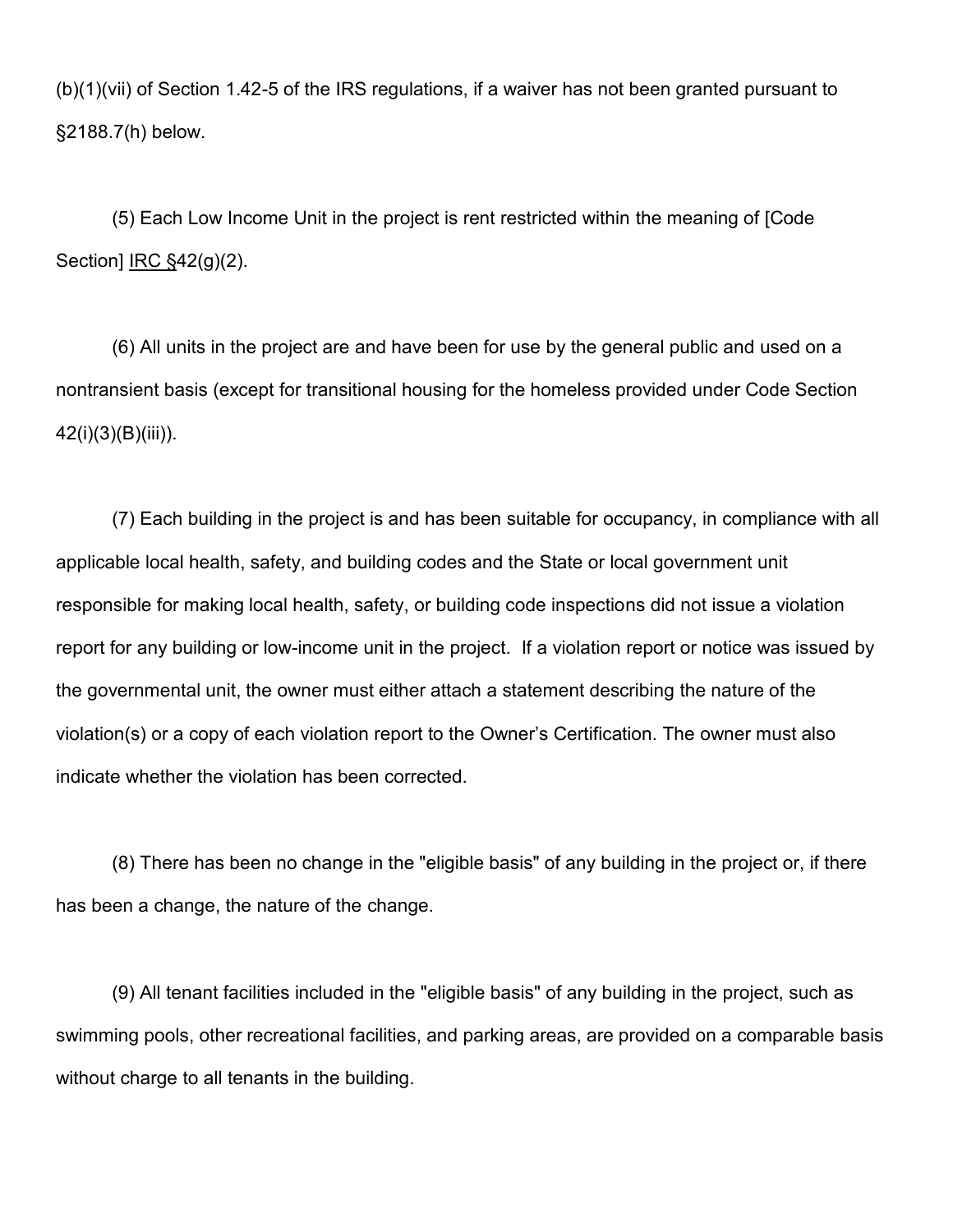(10) If and when a Low Income Unit in the building became vacant during the year, reasonable attempts were or are being made to rent that unit or the next available unit of comparable or smaller size to a tenant having a qualifying income before any units in the building were or will be rented to tenants not having a qualifying income; except, in the case of a deep rent skewed project, if and when a Low Income Unit in the building became vacant during the year, reasonable attempts were or are being made to rent that unit or the next available Low Income Unit in the building to a tenant having a qualifying income before any Low Income Units in the building were or will be rented to tenants not having a qualifying income.

(11) If the income of the tenant of a Low Income Unit in the building increased above 140% of the applicable income limitation elected pursuant to [Code Section] IRC §42(g)(1), then, pursuant to [Code Section] IRC  $\S42(q)(2)(D)(ii)$ , the next available unit of comparable or smaller size in the building was or will be rented to a tenant having a qualifying income; except that in the case of a deep rent skewed project, if the income of a tenant of a Low Income Unit increased above 170% of the income limitation applicable to the project pursuant to the election made under [Code Section] IRC  $\S42(g)(1)$ , then the provisions of [Code Section] IRC  $\S42(g)(2)(D)((ii)$  with respect to the occupation of any Low Income Unit in the building by a new resident were or will be applied.

(12) An "extended low income housing commitment" as defined in [Code Section] IRC §42(h)(6), was in effect (for buildings subject to [Code Section] IRC §7108(c)(1) of the Revenue Reconciliation Act of 1989) which includes the requirement that the owner cannot refuse to lease a unit in the project to an applicant because the applicant holds a voucher or certificate of eligibility under Section 8 of the United States Housing Act of 1937.

(13) The project is in compliance with the Code, including any Treasury Regulations, this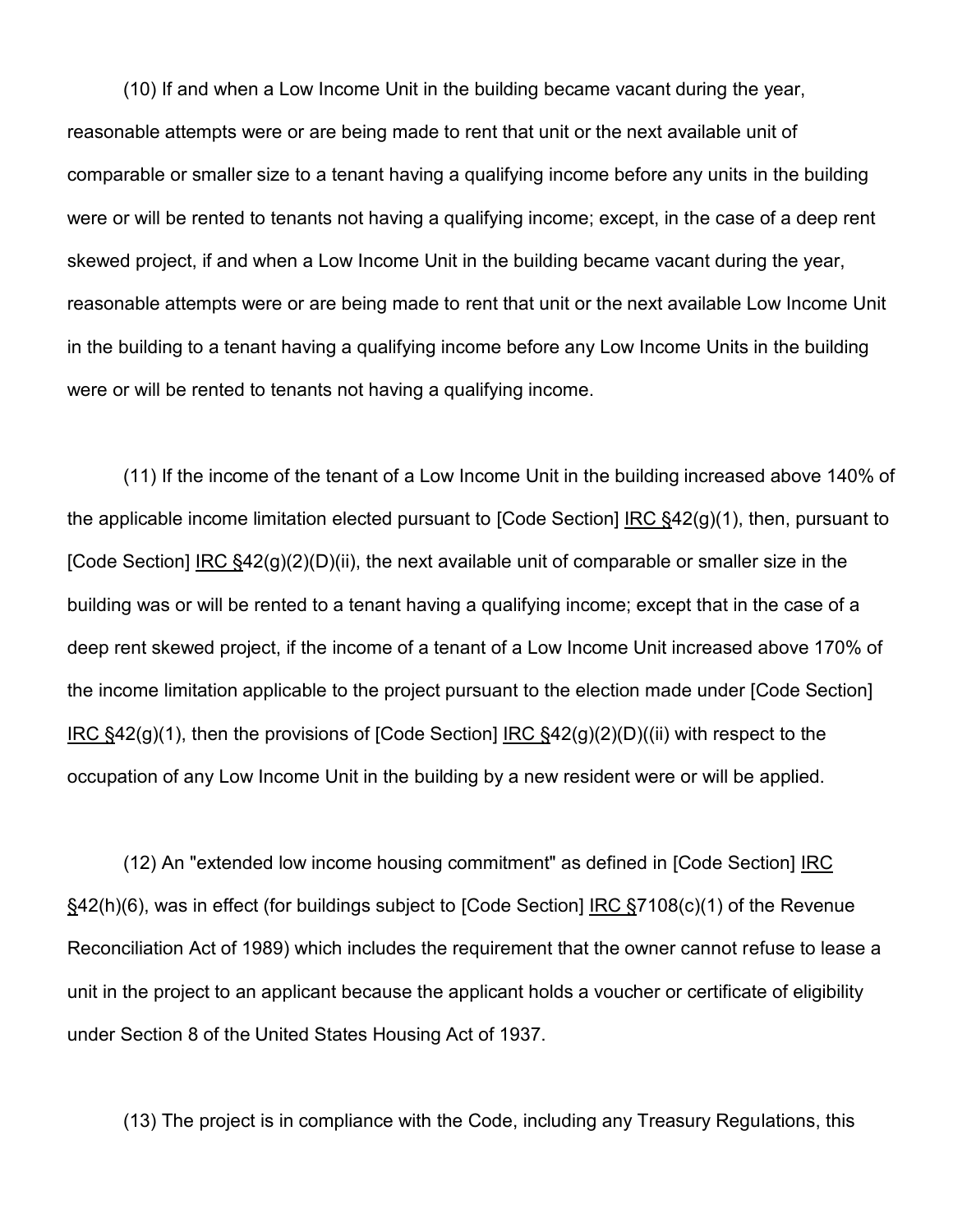QAP, all other applicable laws, rules and regulations and, if applicable, with the HFA Regulatory Agreement.

(14) If applicable, the owner received its credit allocation from the portion of the state ceiling set-aside for the project involving a qualified nonprofit organization under [Section] IRC §42(h)(5) [ of the Code] and its' nonprofit entity materially participated in the operation of the development within the meaning of Section 469(h) of the Code.

(15) The owner has not refused to lease a unit in the project to any holder of a voucher or certificate of eligibility under Section 8 of the United States Housing Act of 1937 because of the status of the prospective tenant as such a holder.

(16) There has been no finding of discrimination under the Fair Housing Act, 42 U.S.C. 3601-3619, against the project. A finding of discrimination includes an adverse final decision by the Secretary of the Department of Housing and Urban Development (HUD), 24 CFR 180.680, an adverse final decision by a substantially equivalent state or local fair housing agency, 42 U.S.C. 3616a(a)(1), or an adverse judgment from a federal court.

 $([g]h)$  All Owner's Certifications shall be reviewed for compliance with the requirements of Section 42 and retained by the Agency for not less than three years from the end of the calendar year in which the Agency receives the certifications.

([h]i) Waiver of Annual Tenant Income Recertification Requirement. Annual tenant income recertifications requirements are waived for any project where all the tenants are income qualified for any year if during such year no residential unit in the project is occupied by a new resident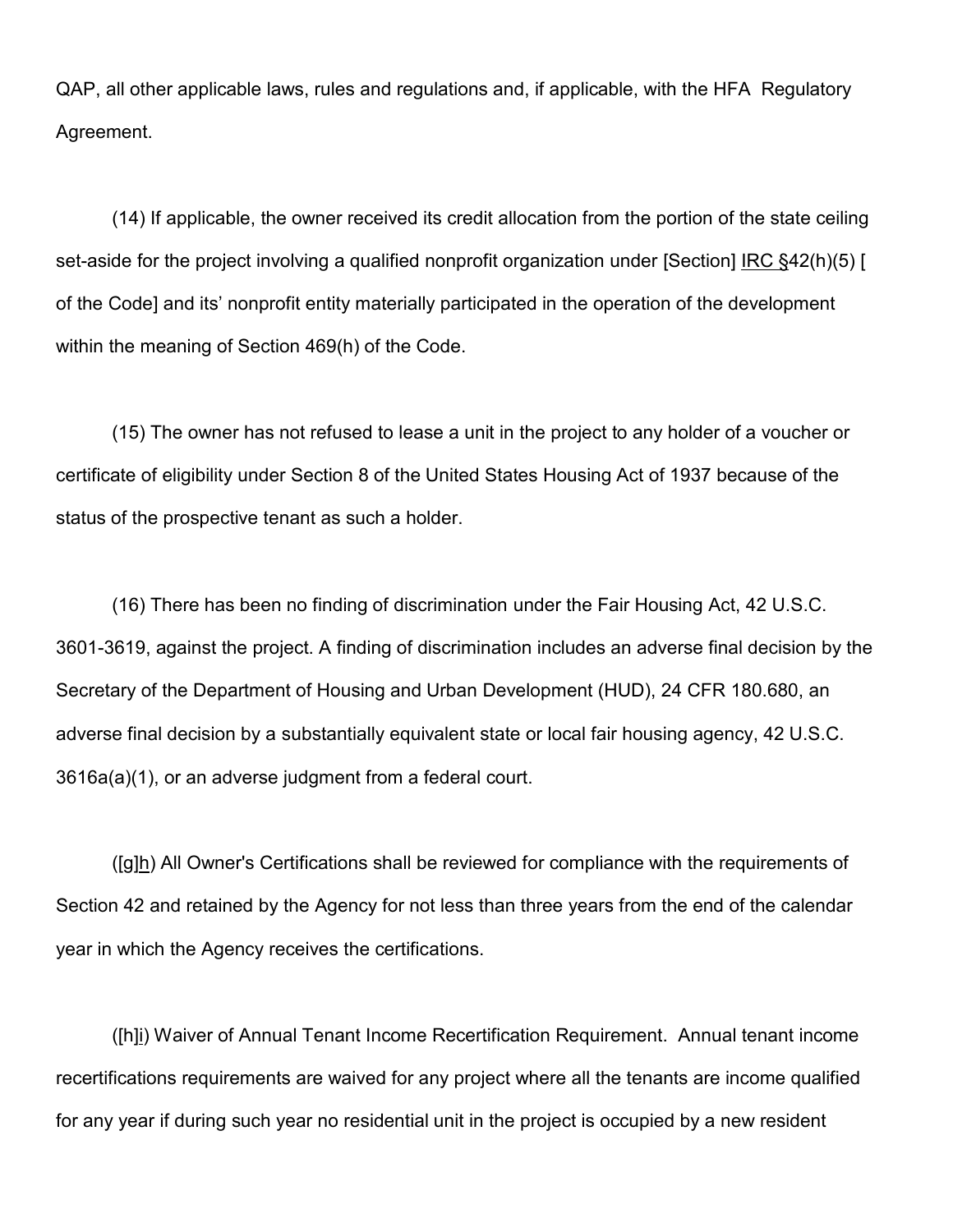whose income exceeds the applicable income limit. The Agency reserves the right, at its discretion, to continue requiring annual income recertifications, or to reinstate annual recertification requirements. All 100% tax credit projects monitored under this QAP must seek HFA's written concurrence prior to implementing waivers of the tenant income recertification requirement. Guidelines and protocols to be followed for obtaining HFA's concurrence are posted on the Agency's website.

([i]j) Inspection and Review. The Regulatory Agreement shall provide that the Agency shall have the right to perform inspections and reviews necessary and convenient for project monitoring, and the project owner and the employees and agents thereof shall cooperate with the Agency with respect to such inspections and reviews, and shall facilitate audits of the Project during and through the end of the compliance period. Such audits may include physical inspection of any building in the project and any individual Low Income Unit in any building in the project. The Regulatory Agreement shall further provide that the project owner shall include provisions in the lease given to each low income tenant requiring the tenant to permit inspection of the Low Income Unit by the authorized representatives of the Agency in compliance with the provisions of the Code and this Plan. Such audits, site visits, and physical inspections shall be performed at least as often as required by the Code, and may be as frequent as deemed necessary and appropriate by the Agency in its sole discretion. The audits may also include review of the owner's records as described in the record keeping section herein.

({j}k) In addition to the inspections described above, the Regulatory Agreement shall provide that HFA shall have the right to perform, upon reasonable notice, an on site inspection of any LIHTC project at least through the end of the compliance period and, to the extent deemed applicable by the Agency, the extended use period, in order to implement and/or enforce any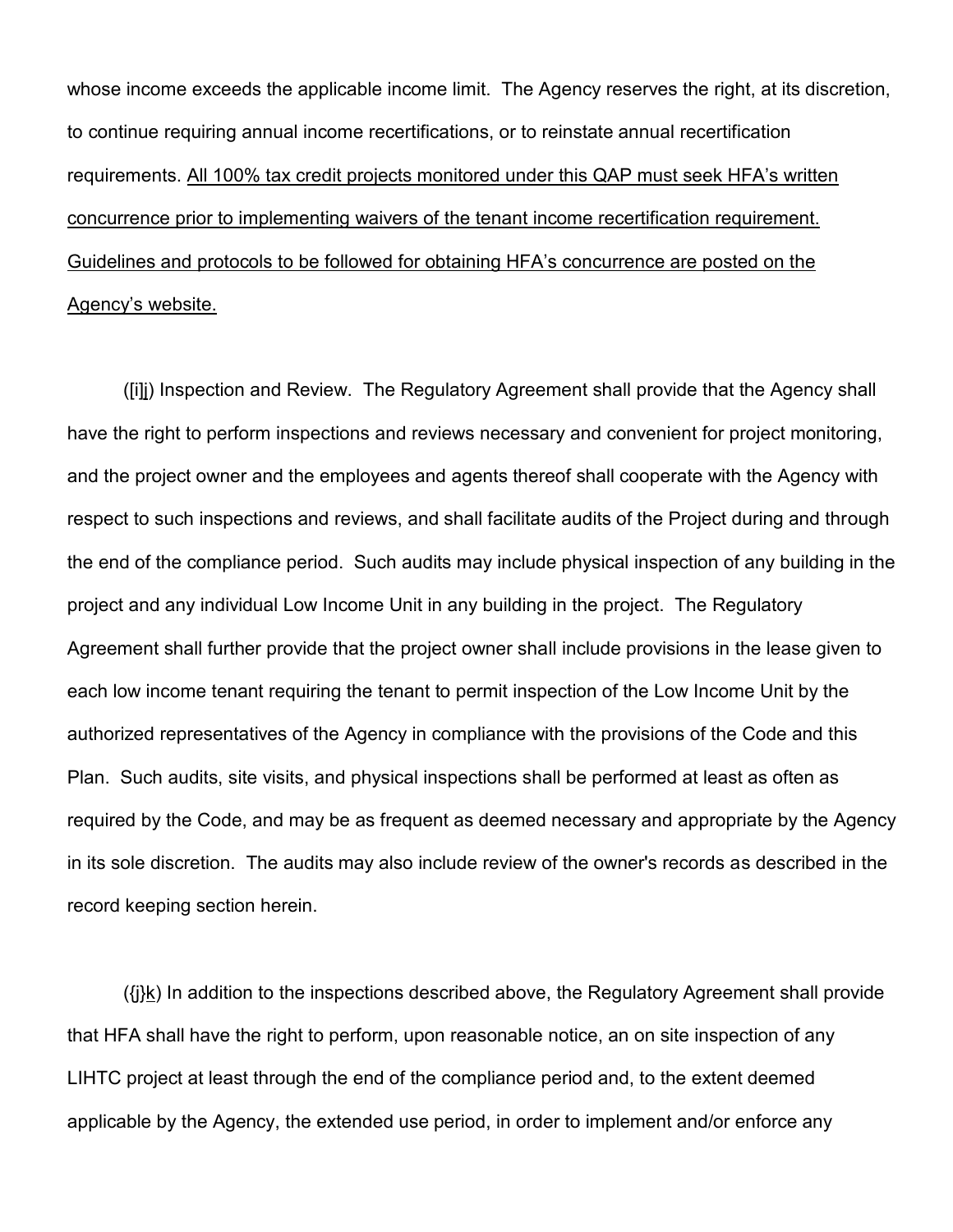([k]l) Notification of Noncompliance.

(1) Notice to Owner. The Regulatory Agreement shall provide that the Agency shall notify the owner promptly in writing if the Agency does not receive the certification described in §2188.7 (f) and (h) of this Plan, or is not permitted to inspect the tenant income documentation, or discovers by inspection, review, or in any other manner, that the project is not in compliance with the provisions of Section 42.

(2) Correction Period. The Regulatory Agreement shall provide that the owner of the project must supply any missing certification required to be supplied to the Agency, or correct any noncompliance with the requirements of Section 42, within a period (the "Correction Period") of no more than 90 days from the time of notice from the Agency to the owner as described in the preceding paragraph. The Regulatory Agreement shall further provide that the Agency may extend the Correction Period for up to six months, but only if the Agency determines that there is good cause for granting the extension.

(3) Notice to Internal Revenue Service. The Regulatory Agreement shall provide that the Agency shall file IRS Form 8823, "Low Income Housing Credit Agencies Report of Noncompliance and Building Disposition," with the IRS no later than 45 days after the end of the Correction Period, whether or not the noncompliance or failure to certify is corrected. The filing and contents of such Form 8823 by the Agency shall be governed by the applicable Income Tax Regulations or other rules promulgated by the IRS. The Regulatory Agreement shall provide that the Agency shall retain records of any noncompliance or failure to certify reported on any Form 8823 filed by the Agency for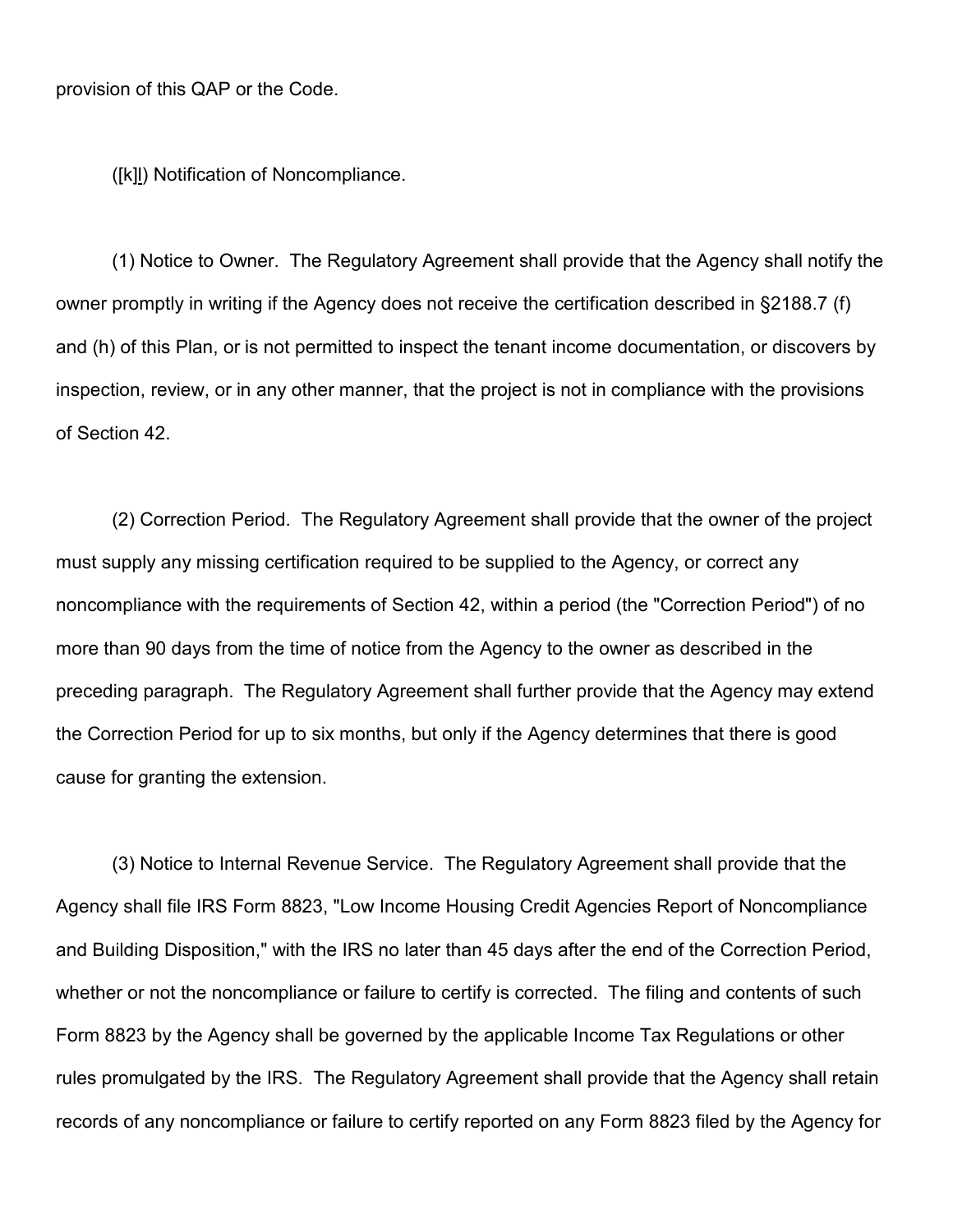a period of six years from the filing of said Form 8823.

([l]m) Agency Retention of Records. HFA shall retain records of noncompliance or failure to certify for six years beyond the Agency's filing of the respective Form 8823. In other cases HFA must retain the certifications and records described in §2188.7([e]f) and ([f]g) of this QAP for three years from the end of the calendar year the Agency receives the certified records.

([m]n) Compliance with the requirements of the Code is the sole responsibility of the owner of the building for which the credit is allowable. HFA's obligation to monitor for compliance with the requirements of the Code does not create liability for an owner's noncompliance.

 $(n)$  Delegation. To the extent permitted under applicable law, and determined by the [President and Chief Executive Officer] Commissioner/CEO of the Agency to be advisable, the Agency may delegate monitoring functions under this Plan to any other housing credit agency or any qualified agent selected by the Agency.

2188.8 Miscellaneous Provisions.

(a) Subsidy Layering Review: Applicability.

(1) Certain projects that receive LIHTC are subject to a process called "subsidy layering review." Pursuant to Section 102(d) of the Department of Housing and Urban Development Reform Act of 1989, 42 U.S.C. §3545(d), the Department of Housing and Urban Development ("HUD") is required to ensure that housing projects are not awarded excessive subsidies by combining "HUD Housing Assistance" with "Other Government Assistance". ["HUD Housing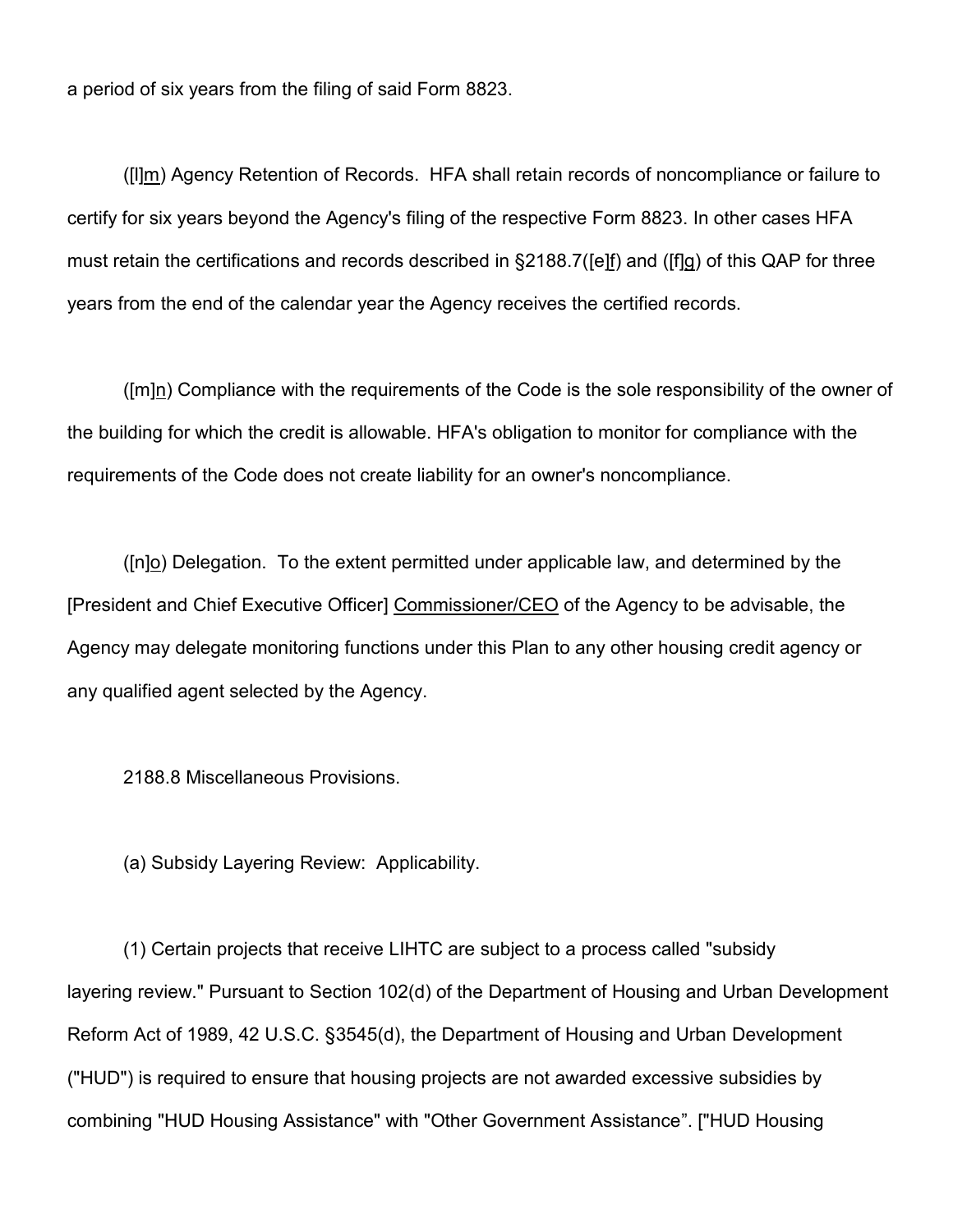Assistance" currently includes selected federal programs administered by the Housing division of HUD (not programs administered by the Community Planning and Development Division).]

(2) The review process whereby HUD ensures against excessive subsidy is termed "subsidy layering review." Every project with HUD Housing Assistance and LIHTC is subject to subsidy layering review. Note, however, that the mere transfer of existing HUD Housing Assistance (such as a Section 236 Contract or a HAP Contract) does not trigger subsidy layering review. Only the award of new HUD Housing Assistance (combined with Other Government Assistance) triggers the review.

(3) Pursuant to Section 911 of the Housing and Community Development Act of 1992, 42 U.S.C. §3545 note, state or local agencies may elect to undertake subsidy layering review on behalf of HUD for projects that receive LIHTC. The Agency has elected to undertake subsidy layering review when allowable.

(b) No Recourse or Reliance. No provision of this QAP shall be the basis for any claim against the Agency or any Member, officer or employee of the Agency. The QAP may be amended at any time, and such amendment may be prospective or retroactive. The QAP may also be applied as necessary and convenient in response to federal or state mandates.

(c) Information Requests. Requests for information made under the Freedom of Information Law must be forwarded to Freedom of Information Officer, New York State Housing Finance Agency, 641 Lexington Avenue, New York, NY 10022.

(d) Any and all changes in the ownership interests or principals of any project (prior to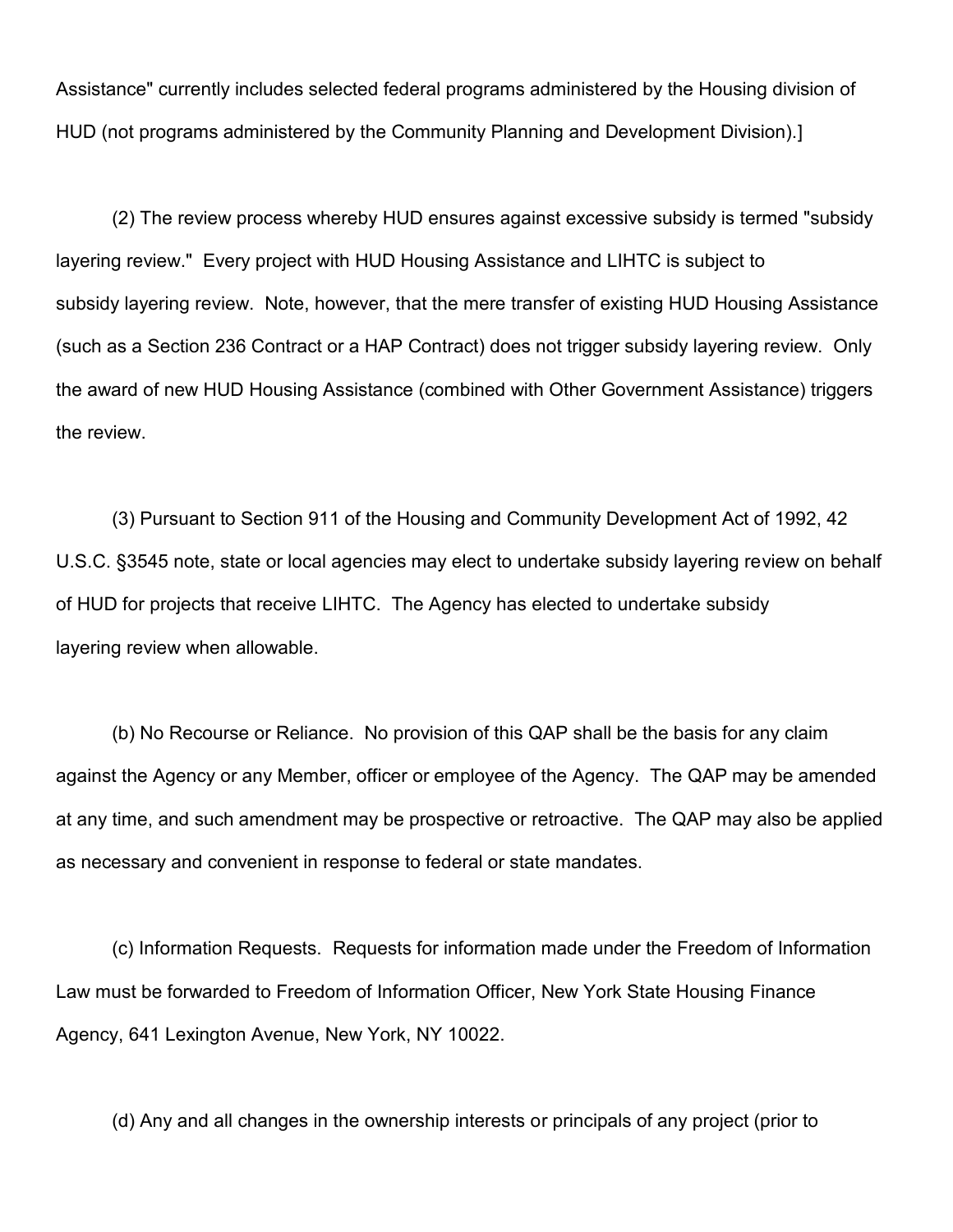issuance of IRS Form 8609) for which an application has been submitted to HFA, will be subject to the approval of the Agency which reserves the right to disallow any application where there have been changes in the ownership interests or principals.

(e) Requests for a Qualified Contract during the period such a request is permitted under Code §42(h)(6). This section only applies to projects in which the project owner has a regulatory agreement executed by the Agency which specifically grants the right to request a qualified contract. A project owner may request only in writing, by certified mail to HFA to the attention of the LIHTC Monitoring Officer, that HFA produce a qualified contract from a buyer who will continue to operate the building(s) for low income use. A request for a qualified contract shall be an irrevocable offer to sell during the applicable one year period. If HFA presents a qualified contract during the above one year period, such qualified contract shall confer upon the buyer an exclusive right to purchase the project. For the purpose of determining the value of a qualified contract, "cash distributions from (or available for distribution from) the project" as set forth in the Code shall include management incentive fees paid or due to anyone who at any time after the issuance of an IRS Form 8609 had any ownership interest in the project. The Agency will specify the checklist of items required to be submitted as part of a Request for a Qualified Contract. A nonrefundable fee, in a reasonable amount determined by the Agency, is due upon submission of a Request for a Qualified Contract. The owner shall be required to pay for any services reasonably determined by HFA to be necessary the technical review of a Request for a Qualified Contract to an accountant, appraiser or other relevant expert.

(f) All projects shall at all times maintain adequate records, in the Agency's sole discretion, concerning vacancies. These records should be updated at least monthly and, upon HFA's request, provided to the Agency in order to maintain the State's ability to quickly respond to natural disasters